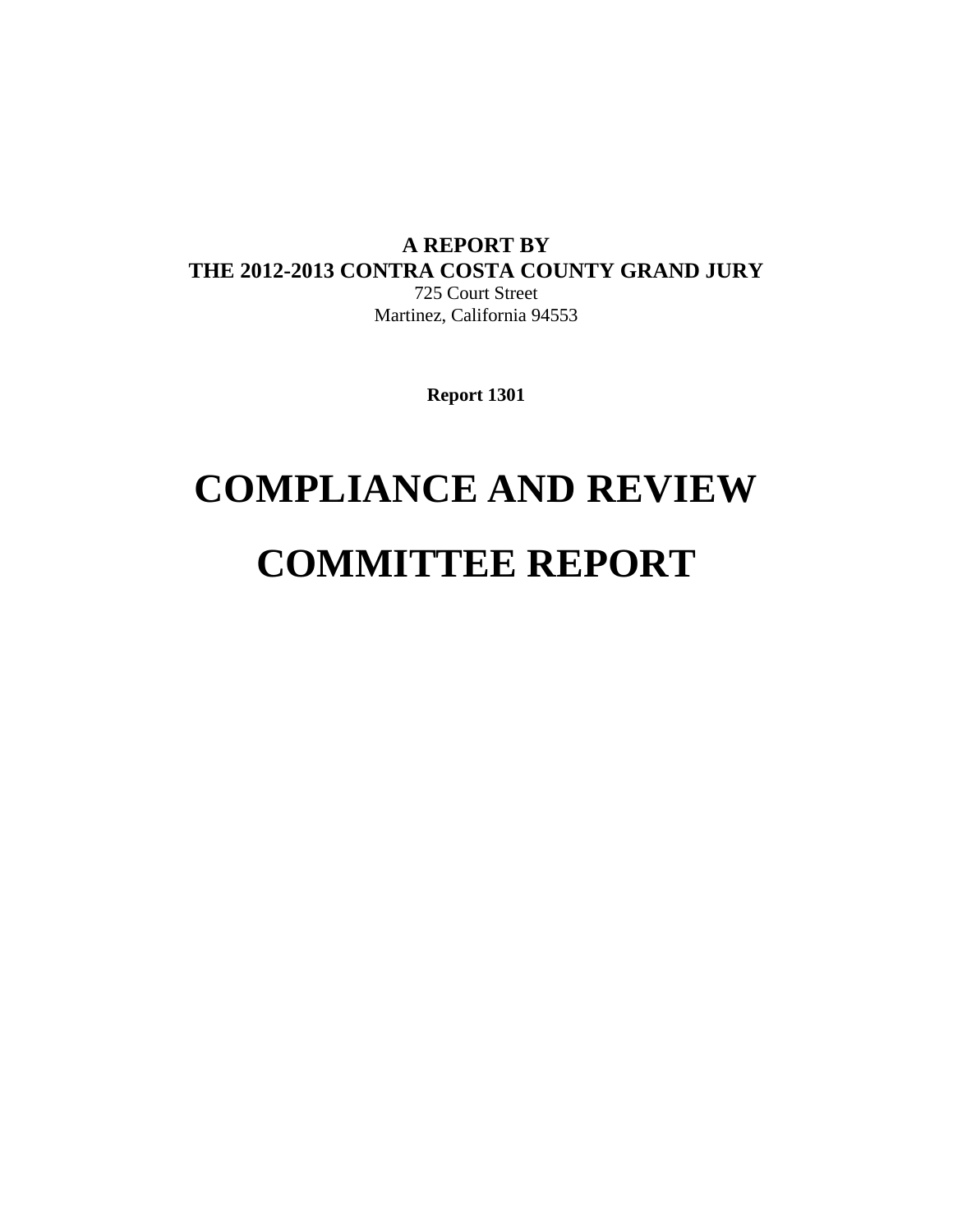Contact: Marc Hamaji Foreperson 925-957-5638

#### **Contra Costa County Grand Jury Report 1301**

## **COMPLIANCE AND REVIEW COMMITTEE REPORT**

The Contra Costa County Civil Grand Jury is impaneled annually to investigate city and county government, special districts and certain non-profit corporations to ensure that their functions are performed in a lawful, economical and efficient manner. Findings and Recommendations developed from these investigations are contained in the reports signed by the Grand Jury Foreperson and the Grand Jury Judge. Responses to these reports must be made within certain time constraints and in accordance with specific formats pursuant to 933 and 933.05 of the California Penal Code.

The following Compliance and Review Committee report was prepared by the 2012-2013 Grand Jury. A function of the Compliance and Review Committee is to request additional responses in cases where the original responses were deemed to be inadequate. Any such additional responses have been included in this report.

This year as last year, responses to the previous year's Grand Jury reports will be posted on the Contra Costa County Grand Jury Website in their entirety. The entire responses may contain additional background information not required by law and not contained herein.

The Grand Jury believes it is important for future Grand Juries to continue to review these responses and to be vigilant in seeing that recommendations that have been accepted have been carried out. In this manner, the commitment and hard work of past and future Grand Juries will result in positive changes for the citizens of Contra Costa County.

| <b>REPORT</b> | <b>TITLE</b>                           | Page |
|---------------|----------------------------------------|------|
| 1202          | FIRE PROTECTION                        |      |
| 1203          | DEFERRED MAINTENANCE                   |      |
| 1204          | SCHOOL BOARD COMPENSATION              |      |
| 1205          | ANIMAL SHELTERS IN CONTRA COSTA COUNTY |      |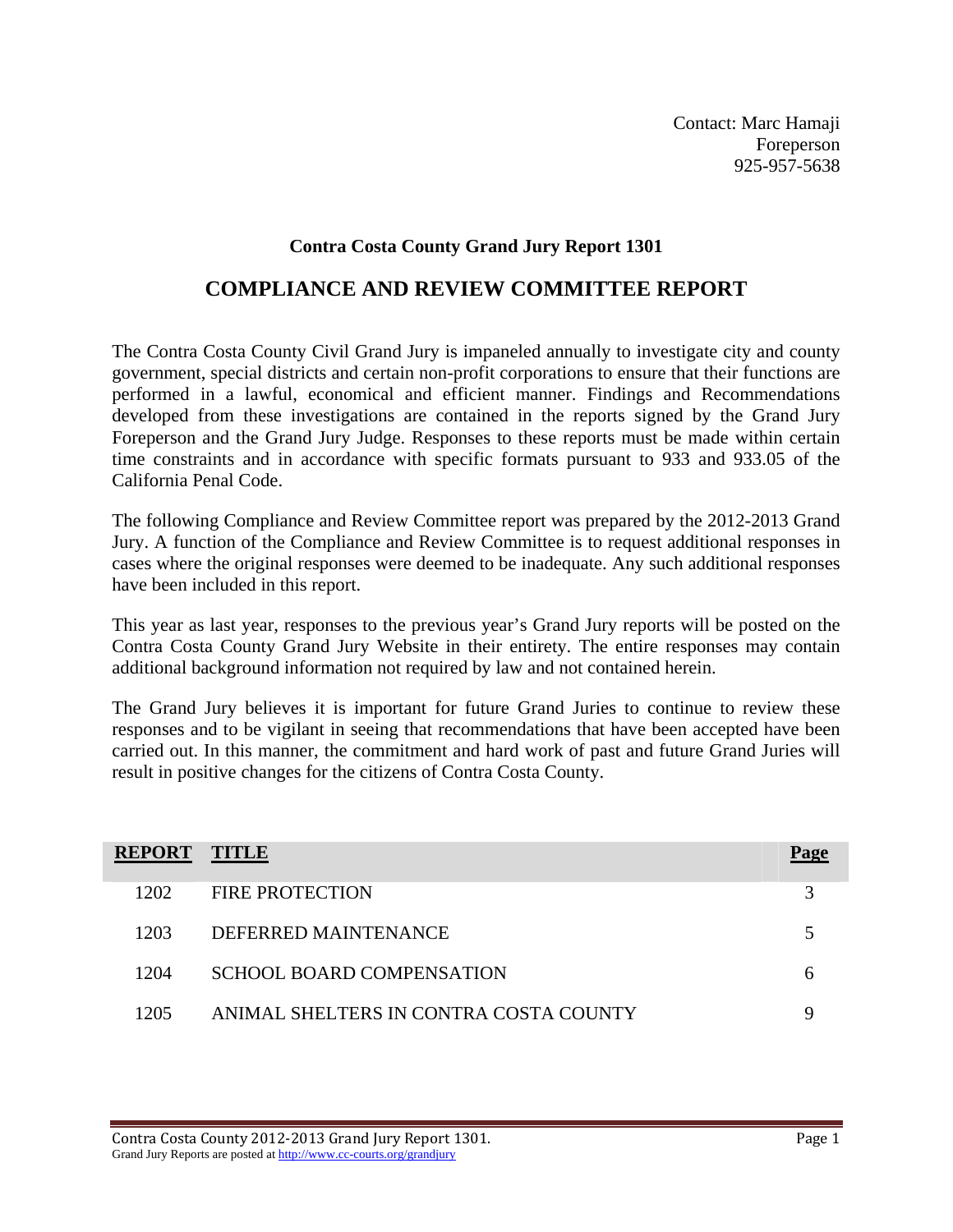| <b>REPORT</b> | <b>TITLE</b>                                                                         | Page |
|---------------|--------------------------------------------------------------------------------------|------|
| 1206          | ROLLINGWOOD-WILART PARK RECREATION AND PARK<br><b>DISTRICT</b>                       | 10   |
| 1207          | <b>IN-HOME SUPPORTIVE SERVICS</b>                                                    | 11   |
| 1208          | <b>SCHOOL BOND OVERSIGHT COMMITTEES</b>                                              | 13   |
| 1209          | CITY RETIREMENT PLANS                                                                | 21   |
| 1210          | VOLUNTARY INMATE LABOR-A LOST OPPORTUNITY                                            | 25   |
| 1211          | CONTRA COSTA COUNTY FIRE PROCTION DISTRICT AND<br><b>EMERGENCY RESPONSE SERVICES</b> | 26   |
| 1212          | <b>HELP FOR THE HOMELESS</b>                                                         | 29   |
| 1213          | FINANCIAL TRANSPARENCY WITH MEANING                                                  | 30   |
| 1214          | EMPLOYEE EVALUATION AND RECOGNITION                                                  | 35   |
| 1215          | <b>HELP WANTED-APPOINTED BODIES</b>                                                  | 36   |
| 1216          | <b>OPERATIONAL EFFECTIVENESS</b>                                                     | 37   |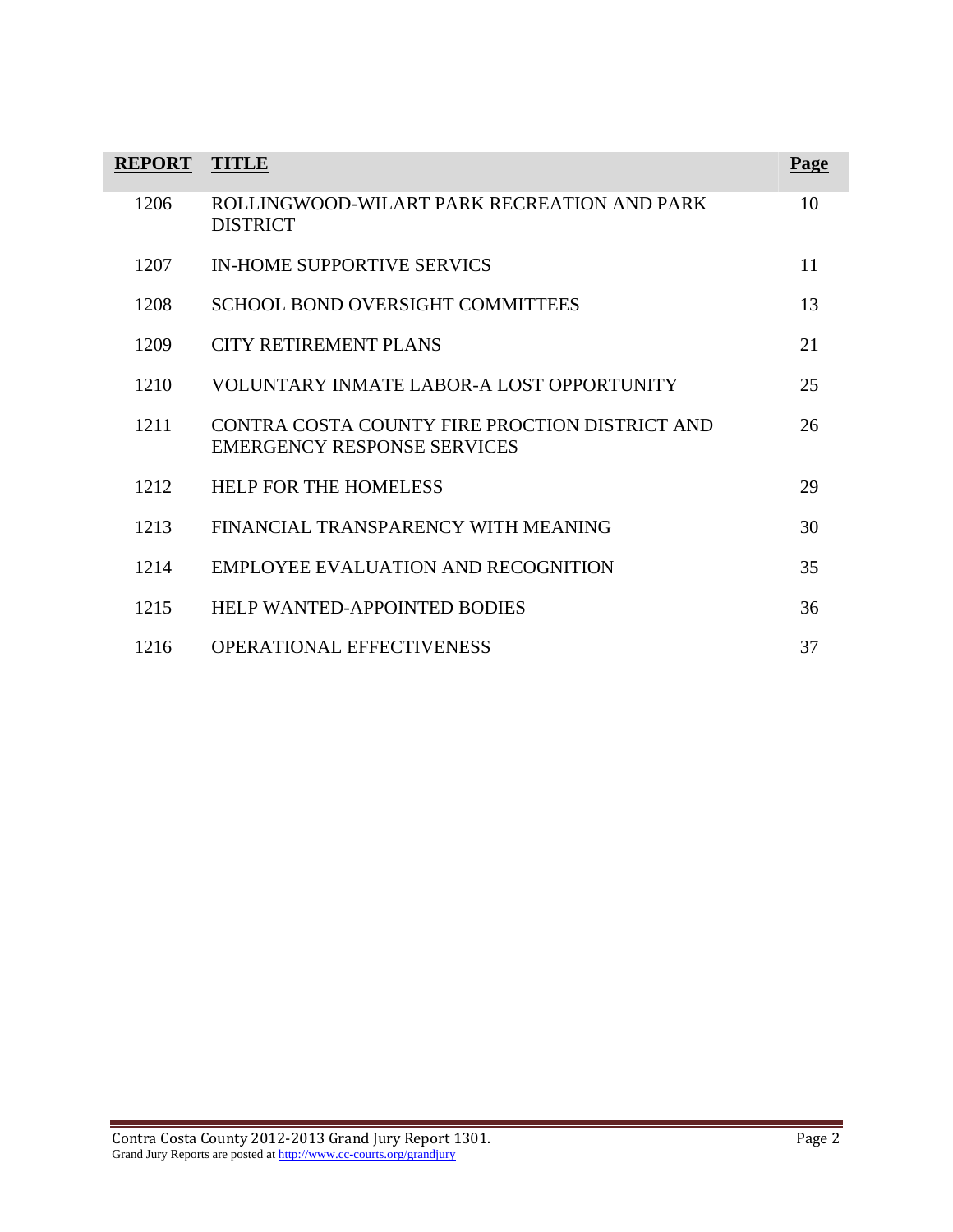## **FIRE PROTECTION – WHAT CAN YOU AFFORD?**

| Recommendation #1: The Board should consider other available operating structure                                                                                                                         |                                            |  |
|----------------------------------------------------------------------------------------------------------------------------------------------------------------------------------------------------------|--------------------------------------------|--|
| alternatives before deciding on a ballot measure.                                                                                                                                                        |                                            |  |
| <b>RESPONDENT</b>                                                                                                                                                                                        | <b>RESPONSES</b>                           |  |
| Board of Directors - East Contra Costa County                                                                                                                                                            | Has been implemented.                      |  |
| <b>Fire Protection District</b>                                                                                                                                                                          |                                            |  |
| Recommendation #2: The Board should consider whether the current operating structure                                                                                                                     |                                            |  |
| provides adequate service levels, and should be included as an alternative.                                                                                                                              |                                            |  |
| <b>RESPONDENT</b>                                                                                                                                                                                        | <b>RESPONSES</b>                           |  |
| Board of Directors - East Contra Costa County<br><b>Fire Protection District</b>                                                                                                                         | Has been implemented.                      |  |
| Recommendation #3: The Board should consider outsourcing all fire suppression services to<br>CAL FIRE for the current operating structure as a potential cost savings measure.                           |                                            |  |
| <b>RESPONDENT</b>                                                                                                                                                                                        | <b>RESPONSES</b>                           |  |
| Board of Directors - East Contra Costa County                                                                                                                                                            | Has been carefully considered but rejected |  |
| <b>Fire Protection District</b>                                                                                                                                                                          |                                            |  |
| Recommendation #4: All possible cost containment opportunities, including resolution of the<br>union agreement, should be considered in the Board's evaluation of alternatives for providing<br>service. |                                            |  |
| <b>RESPONDENT</b>                                                                                                                                                                                        | <b>RESPONSES</b>                           |  |
| Board of Directors - East Contra Costa County<br><b>Fire Protection District</b>                                                                                                                         | Has been implemented                       |  |
| Recommendation #5: For all operating structures considered, the Board should conduct the                                                                                                                 |                                            |  |
| analyses required to determine whether the additional revenue being requested from the                                                                                                                   |                                            |  |
| taxpayers is the minimum reasonably required to fund and sustain each alternative.                                                                                                                       |                                            |  |
| <b>RESPONDENT</b>                                                                                                                                                                                        | <b>RESPONSES</b>                           |  |
| Board of Directors – East Contra Costa County                                                                                                                                                            | Has been implemented.                      |  |
| <b>Fire Protection District</b>                                                                                                                                                                          |                                            |  |
| Recommendation #6: The Board should inform and educate the residents of the District                                                                                                                     |                                            |  |
| regarding alternative operating structures and associated costs, and solicit their input.                                                                                                                |                                            |  |
| <b>RESPONDENT</b>                                                                                                                                                                                        | <b>RESPONSES</b>                           |  |
| Board of Directors – East Contra Costa County                                                                                                                                                            | Has been implemented.                      |  |

Contra Costa County 2012‐2013 Grand Jury Report 1301. Page 3 Grand Jury Reports are posted at http://www.cc-courts.org/grandjury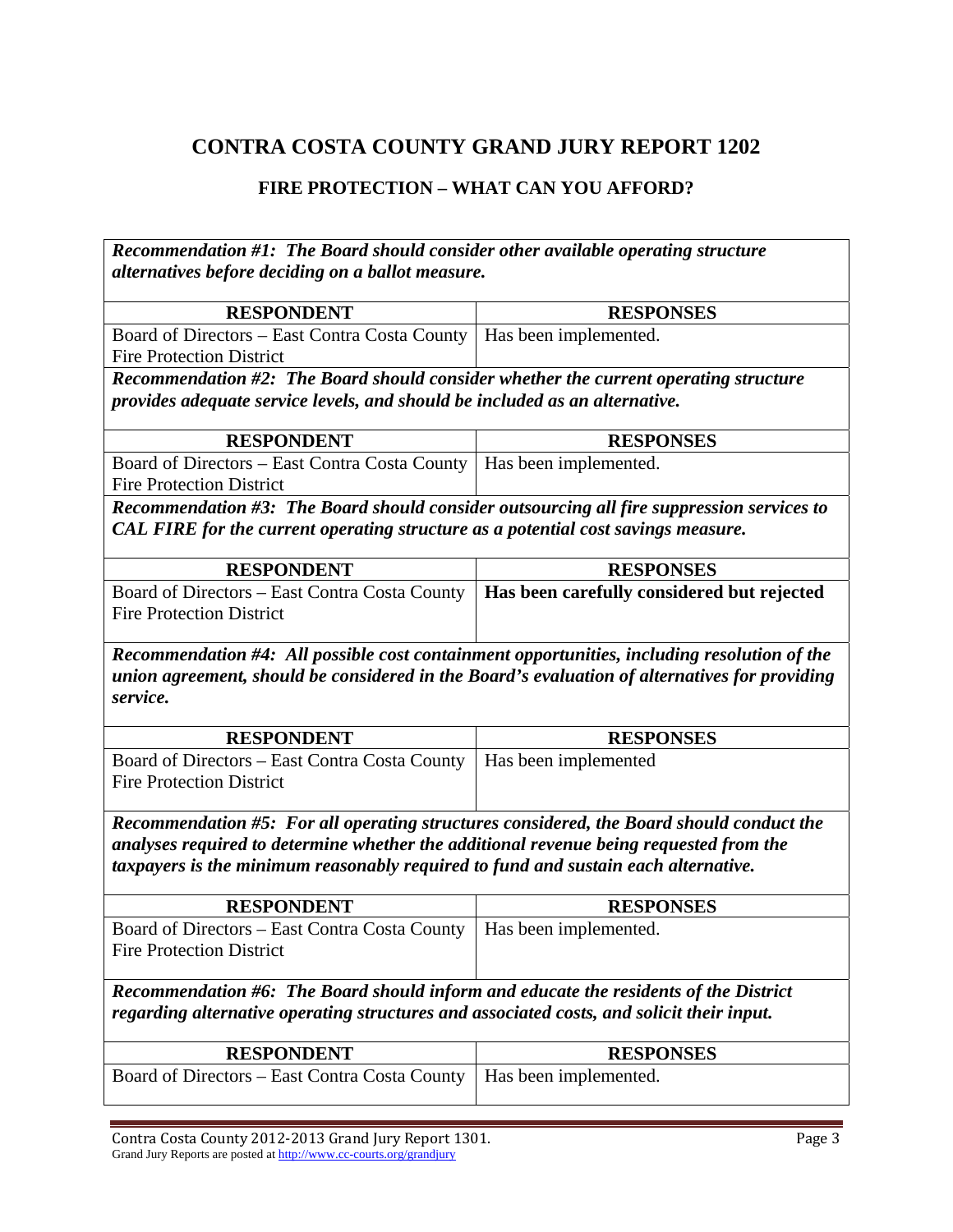| <b>Fire Protection District</b><br>. |  |
|--------------------------------------|--|

*Recommendation #7: After receiving public input, the Board should decide on the most appropriate operating structure and propose an appropriate parcel tax initiative.*

| <b>RESPONDENT</b>                                                                                       | <b>RESPONSES</b> |
|---------------------------------------------------------------------------------------------------------|------------------|
| Board of Directors – East Contra Costa County   Has been implemented<br><b>Fire Protection District</b> |                  |

*Recommendation #8 The Board should consider developing a viable service alternative to be implemented in the event of the parcel tax initiative failing.*

| <b>RESPONDENT</b>                                                                                        | <b>RESPONSES</b> |
|----------------------------------------------------------------------------------------------------------|------------------|
| Board of Directors – East Contra Costa County   Is being implemented.<br><b>Fire Protection District</b> |                  |

**To refer to the Grand Jury Report No. 1202 and to see the actual responses received by the Grand Jury, please go to:**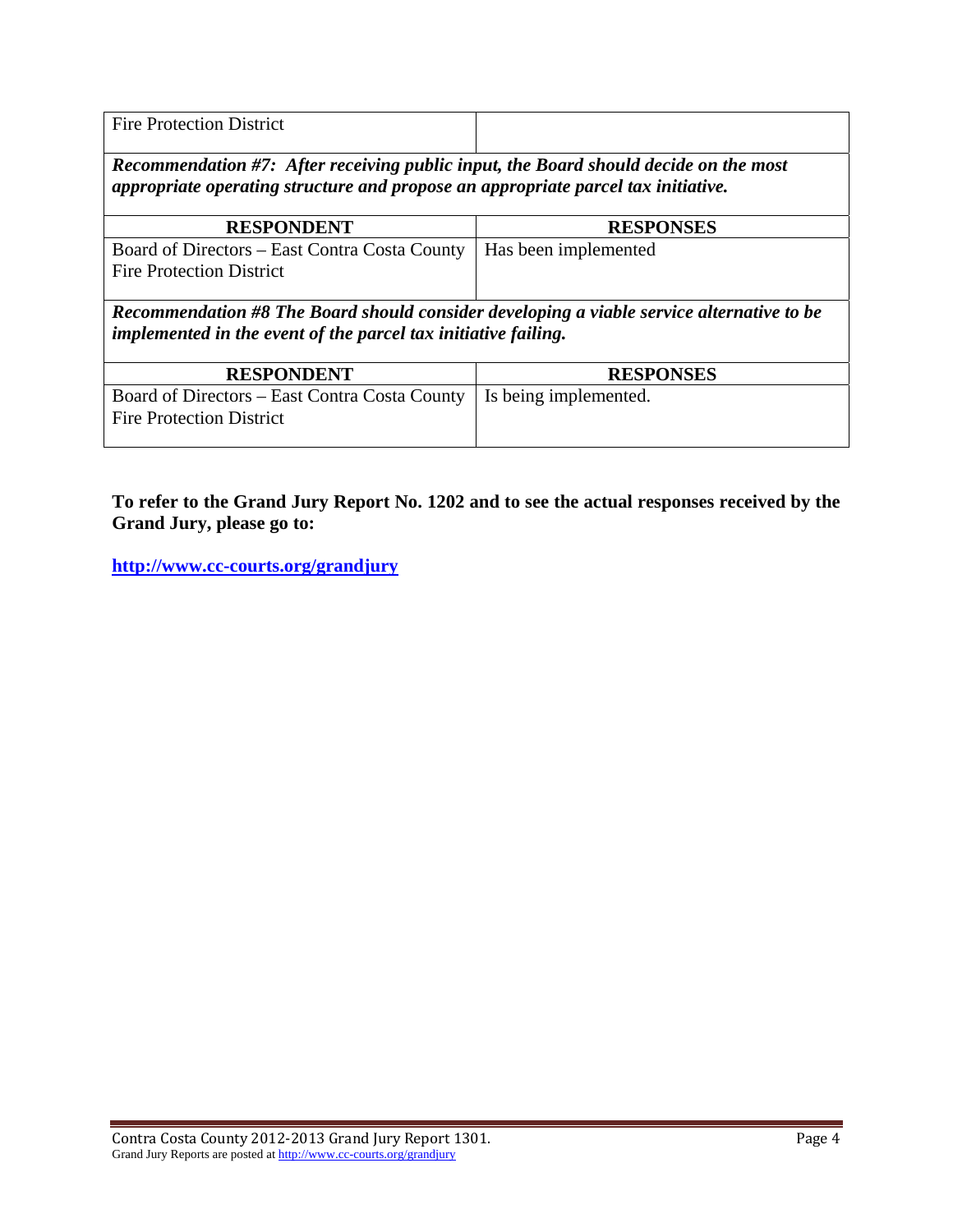#### **DEFERRED MAINTENANCE How Much Longer Can It Be Deferred?**

*Recommendation #1: The County should determine a way to measure progress of the implementation of the RAMP directives and use that measure annually as a quantitative way of advising the citizens of the progress achieved.* 

| <b>RESPONDENT</b>                        | <b>RESPONSES</b>      |
|------------------------------------------|-----------------------|
| Contra Costa County Board of Supervisors | Has been implemented. |

*Recommendation #2: The County should considered acknowledging the growing magnitude of the deferred maintenance issue, review the RAMP objectives and actions, and develop a realistic approach.*

| <b>RESPONDENT</b>                        | <b>RESPONSES</b>      |
|------------------------------------------|-----------------------|
| Contra Costa County Board of Supervisors | Has been implemented. |

*Recommendation #3: Beginning with the FY 2012-13 Budget Summary, the County should consider providing citizens a complete and accurate update of its progress in addressing deferred maintenance and include disclosure of near-term plans, especially with respect to the critical and highest priority needs.* 

| <b>RESPONDENT</b>                        | <b>RESPONSES</b>      |
|------------------------------------------|-----------------------|
| Contra Costa County Board of Supervisors | Has been implemented. |

**To refer to the Grand Jury Report No. 1203 and to see the actual responses received by the Grand Jury, please go to:**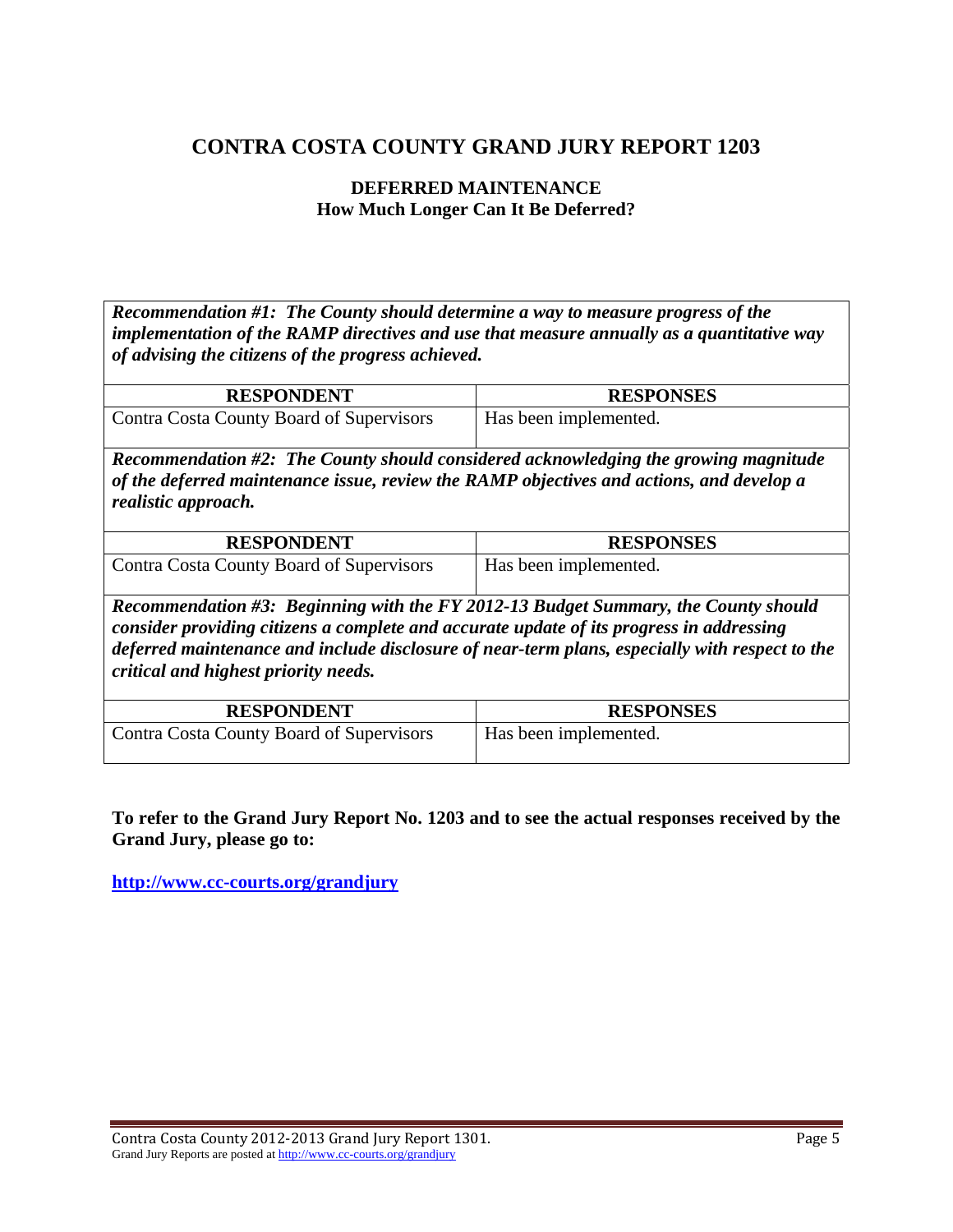## **EDUCATION BOARD COMPENSATION Leading by Example**

*Recommendation #1: All education districts should consider conducting an annual public review of the total compensation provided to their board members and address whether changes in compensation are warranted. The review should include a detailed breakdown of all components of that compensation, including meeting compensation, fees, stipends, allowances, healthcare or cash in lieu of healthcare, life insurance, employer-paid retirement plans, other post-retirement benefits, technology equipment and services, and any other form of compensation.* 

| <b>RESPONDENT</b>                              | <b>RESPONSES</b>                                   |
|------------------------------------------------|----------------------------------------------------|
| <b>Acalanes Union High School District</b>     | Will be implemented in June, 2012                  |
| <b>Antioch Unified School District</b>         | Will be implemented on an annual basis             |
| <b>Brentwood Union School District</b>         | Will be implemented on an annual basis.            |
| <b>Byron Union School District</b>             | Not applicable                                     |
| Canyon School District                         | Will be implemented in the future                  |
| <b>Contra Costa Community College District</b> | Will be implemented on an annual basis             |
| Contra Costa Office of Education               | Will be implemented on an annual basis             |
| John Swett Unified School District             | Will be implemented in the fiscal year 2012-13     |
| Knightsen Elementary School District           | Has been implemented                               |
| Lafayette School District                      | Will be implemented in June, 2013                  |
| Liberty Union High School District             | Will be implemented in the upcoming school<br>year |
| Martinez Unified School District               | Will be implemented on June 11, 2012               |
| Moraga School District                         | Will be implemented on an annual basis             |
| Mt. Diablo Unified School District             | Will be implemented on an annual basis             |

Contra Costa County 2012‐2013 Grand Jury Report 1301. Page 6 Grand Jury Reports are posted at http://www.cc-courts.org/grandjury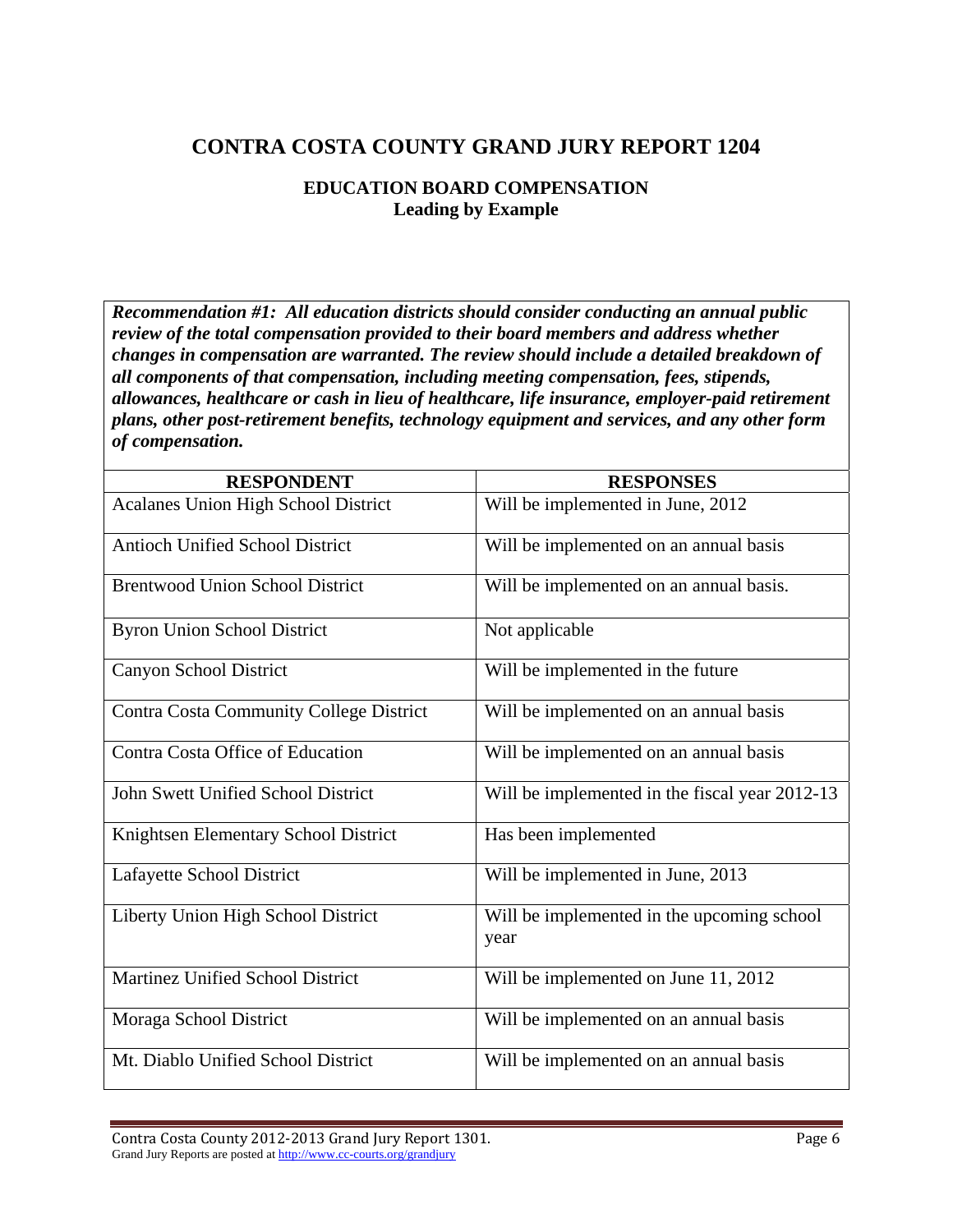| <b>Oakley Union Elementary</b>                   | Will be implemented on an annual basis                   |
|--------------------------------------------------|----------------------------------------------------------|
| Orinda School District                           | Will be implemented annually and reported<br>each June   |
| <b>Pittsburg Unified School District</b>         | Will be implemented in July, 2012                        |
| San Ramon Valley Unified School District         | Will be implemented                                      |
| <b>Walnut Creek School District</b>              | Will be implemented in fall, 2012                        |
| <b>West Contra Costa Unified School District</b> | Will be implemented effective the 2012-13<br>school year |

*Recommendation #2: As part of the public annual review discussed in Recommendation 1, all districts should consider reviewing their board travel, mileage, training and other reimbursed expenses to verify that they were necessary.* 

| <b>RESPONDENT</b>                              | <b>RESPONSES</b>                                           |
|------------------------------------------------|------------------------------------------------------------|
| <b>Acalanes Union High School District</b>     | Will be implemented in June, 2012                          |
| <b>Antioch Unified School District</b>         | Has been implemented                                       |
| <b>Brentwood Union School District</b>         | Has been implemented                                       |
| <b>Byron Union School District</b>             | Will be implemented in the 2012-13 academic<br>school year |
| Canyon School District                         | Will be implemented in the future                          |
| <b>Contra Costa Community College District</b> | Will not be implemented                                    |
| Contra Costa Office of Education               | Has been implemented                                       |
| John Swett Unified School District             | Has been implemented                                       |
| Knightsen Elementary School District           | Has been implemented                                       |
| Lafayette School District                      | Will be implemented in June, 2013                          |
| Liberty Union High School District             | Will be implemented in the upcoming school<br>year         |
| Martinez Unified School District               | Will be implemented on June 11,2012                        |
| Moraga School District                         | Will be implemented on an annual basis                     |
| Mt. Diablo Unified School District             | Has been implemented                                       |

Contra Costa County 2012-2013 Grand Jury Report 1301. <br>
Page 7 Grand Jury Reports are posted at http://www.cc-courts.org/grandjury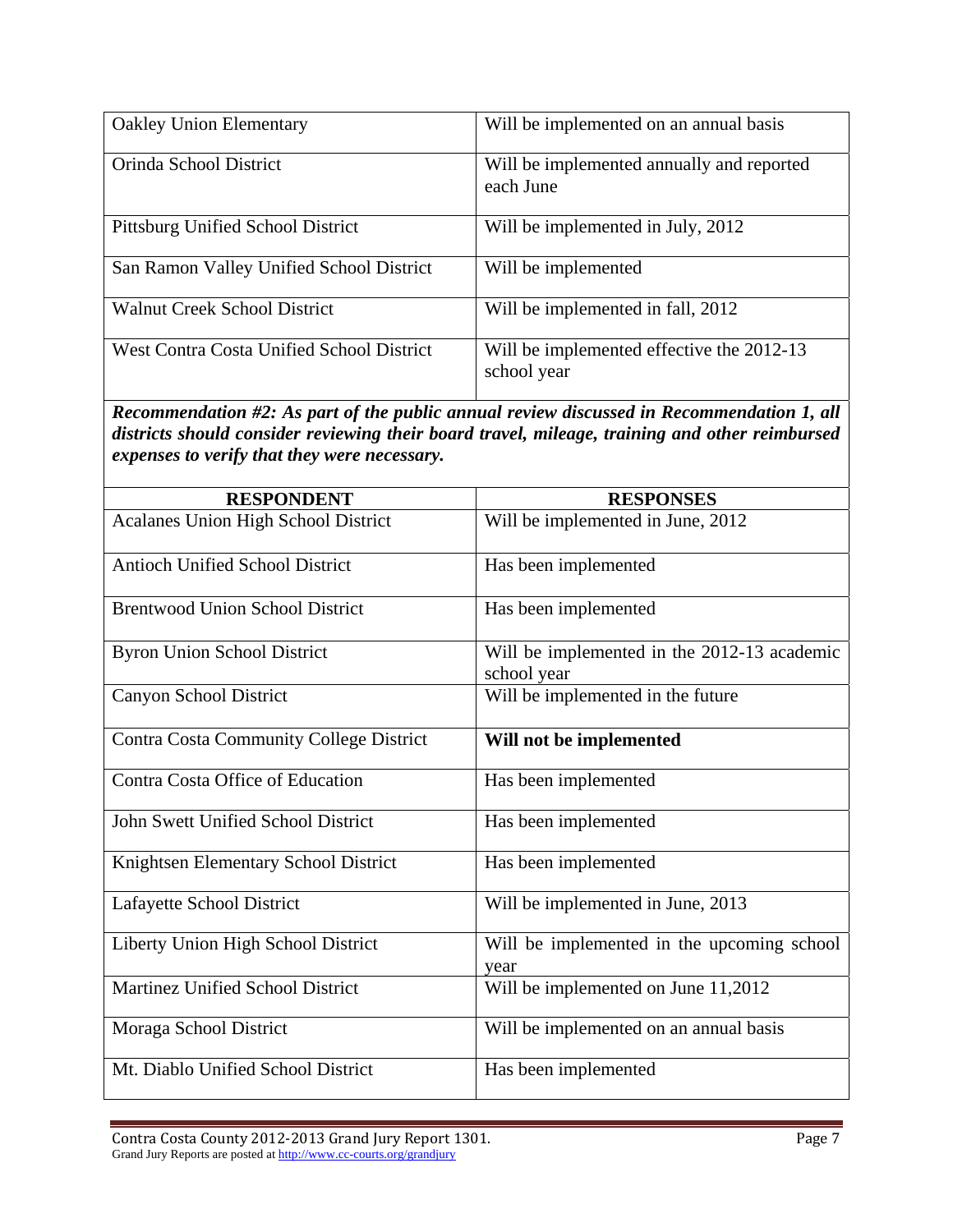| <b>Oakley Union Elementary</b>                   | Has been implemented                                     |
|--------------------------------------------------|----------------------------------------------------------|
| Orinda School District                           | Will be implemented annually and reported<br>each June   |
| Pittsburg Unified School District                | Will be implemented in July, 2012                        |
| San Ramon Valley Unified School District         | Will be implemented                                      |
| Walnut Creek School District                     | Will be implemented in fall, 2012                        |
| <b>West Contra Costa Unified School District</b> | Will be implemented effective the 2012-13<br>school year |

*Recommendation #3: As part of the public annual review discussed in Recommendation 1, districts that provide healthcare benefits should consider whether it is appropriate to provide such benefits to their elected board members.* 

| <b>RESPONDENT</b>                                | <b>RESPONSES</b>                                         |
|--------------------------------------------------|----------------------------------------------------------|
| <b>Antioch Unified School District</b>           | Governing Board will review and implement if             |
|                                                  | approved.                                                |
| <b>Brentwood Union School District</b>           | Will be implemented on an annual basis                   |
| <b>Contra Costa Community College District</b>   | Will not be implemented                                  |
| Contra Costa Office of Education                 | Will be implemented on an annual basis                   |
| Knightsen Elementary School District             | Has been implemented                                     |
| Mt. Diablo Unified School District               | Has been implemented                                     |
| <b>Walnut Creek School District</b>              | Will be implemented in fall, 2012                        |
| <b>West Contra Costa Unified School District</b> | Will be implemented effective the 2012-13<br>school year |

**To refer to the Grand Jury Report No. 1204 and to see the actual responses received by the Grand Jury, please go to:**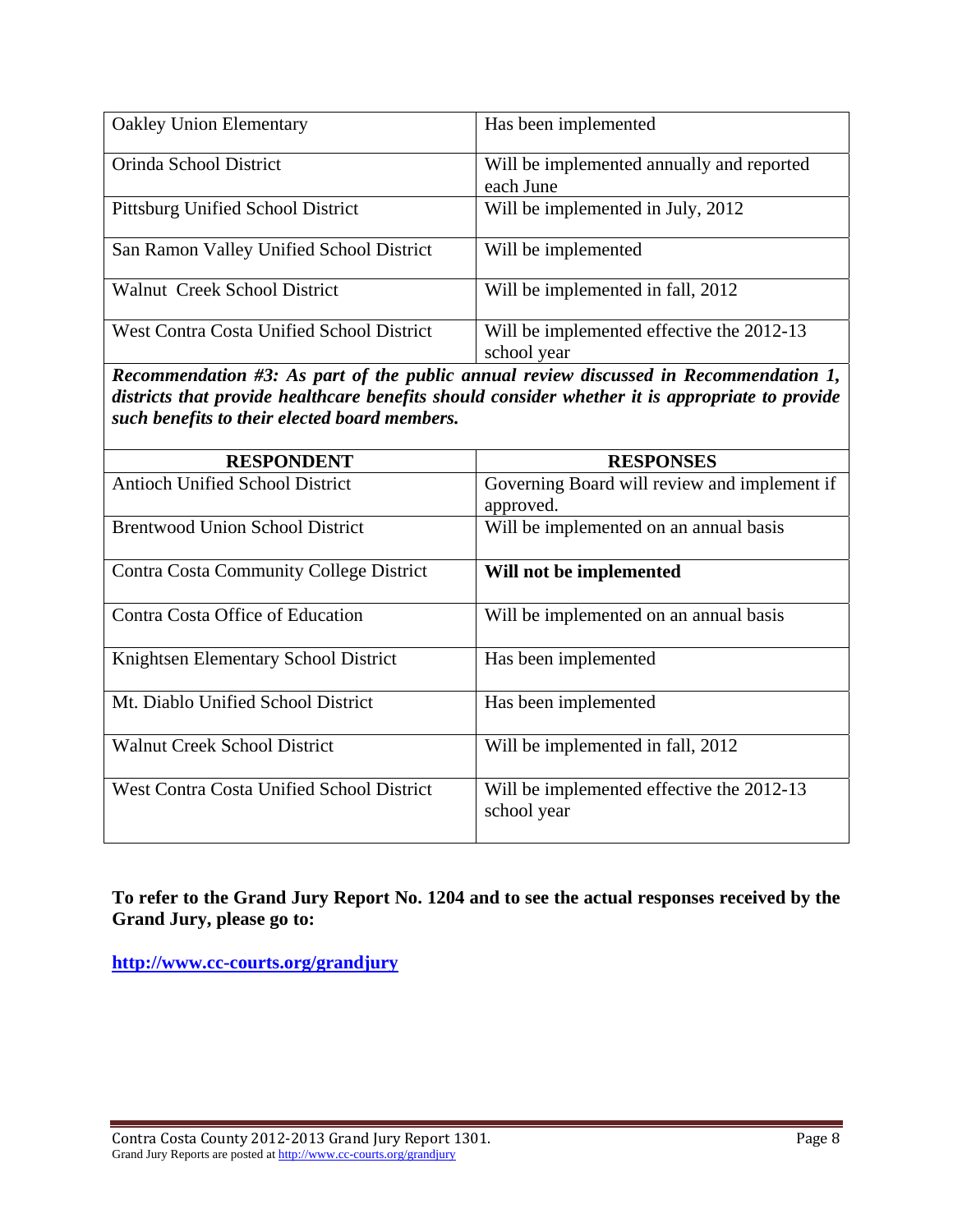## **ANIMAL SHELTERS IN CONTRA COSTA COUNTY Tails of Two Shelters**

*Recommendation #1: The Antioch Shelter should explore ways to increase the number of volunteers to ensure the humane treatment of the animals and that each animal receives adequate personal attention (walking, socialization) each day.* 

| <b>RESPONDENT</b>                                                                                                                                                                   | <b>RESPONSES</b>         |  |
|-------------------------------------------------------------------------------------------------------------------------------------------------------------------------------------|--------------------------|--|
| <b>Antioch City Council</b>                                                                                                                                                         | Has been implemented.    |  |
| <b>Recommendation #2: The Antioch Shelter should explore options to provide lower cost</b><br>spay/neuter fees for newly adopted animals.                                           |                          |  |
| <b>RESPONDENT</b>                                                                                                                                                                   | <b>RESPONSES</b>         |  |
| <b>Antioch City Council</b>                                                                                                                                                         | Has been implemented.    |  |
| Recommendation #3: Each shelter should examine its cost per animal to ensure that the<br>amount being spent provides for efficient, effective and humane treatment for the animals. |                          |  |
| <b>RESPONDENT</b>                                                                                                                                                                   | <b>RESPONSES</b>         |  |
| <b>Antioch City Council</b>                                                                                                                                                         | Has been implemented.    |  |
| Contra Costa County Board of Supervisors                                                                                                                                            | Will be implemented.     |  |
| <b>Recommendation #4: The County Shelter and the Antioch Shelter should consider</b>                                                                                                |                          |  |
| establishing advisory councils to provide direction and suggest priorities for each shelter.                                                                                        |                          |  |
| <b>RESPONDENT</b>                                                                                                                                                                   | <b>RESPONSES</b>         |  |
| <b>Antioch City Council</b>                                                                                                                                                         | Will not be implemented. |  |

**To refer to the Grand Jury Report No. 1205 and to see the actual responses received by the Grand Jury, please go to:** 

Contra Costa County Board of Supervisors **Will not be implemented.** 

**<http://www.cc-courts.org/grandjury>**

Contra Costa County 2012‐2013 Grand Jury Report 1301. Page 9 Grand Jury Reports are posted at http://www.cc-courts.org/grandjury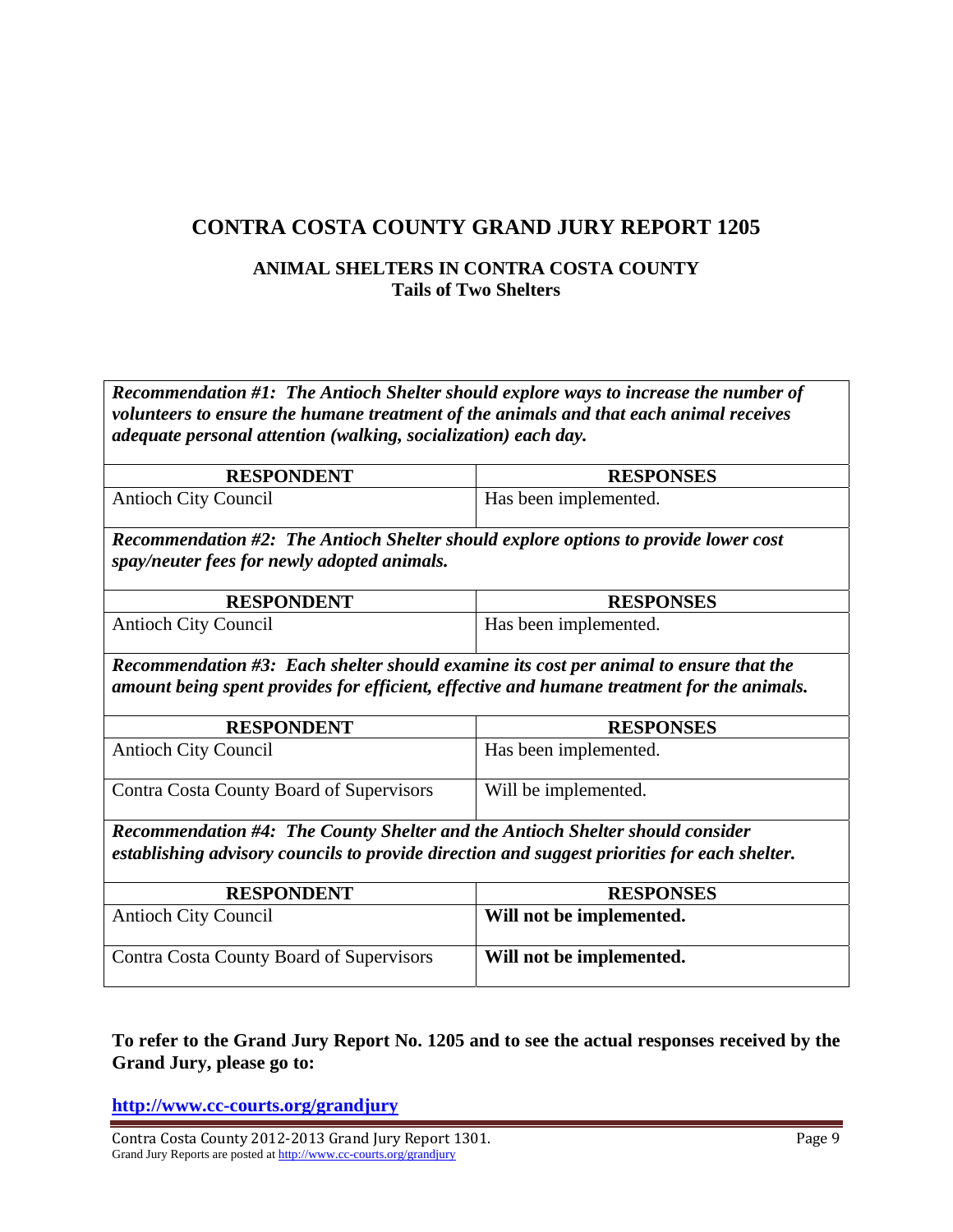#### **ROLLINGWOOD-WILART PARK RECREATION AND PARK DISTRICT Who's Minding the Store?**

*Recommendation #1: LAFCO should initiate proceedings to dissolve Rollingwood-Wilart Park Recreation and Park District.* 

| <b>RESPONDENT</b>                        | <b>RESPONSES</b>           |
|------------------------------------------|----------------------------|
| <b>Local Agency Formation Commission</b> | Requires further analysis. |

**To refer to the Grand Jury Report No. 1206 and to see the actual responses received by the Grand Jury, please go to:**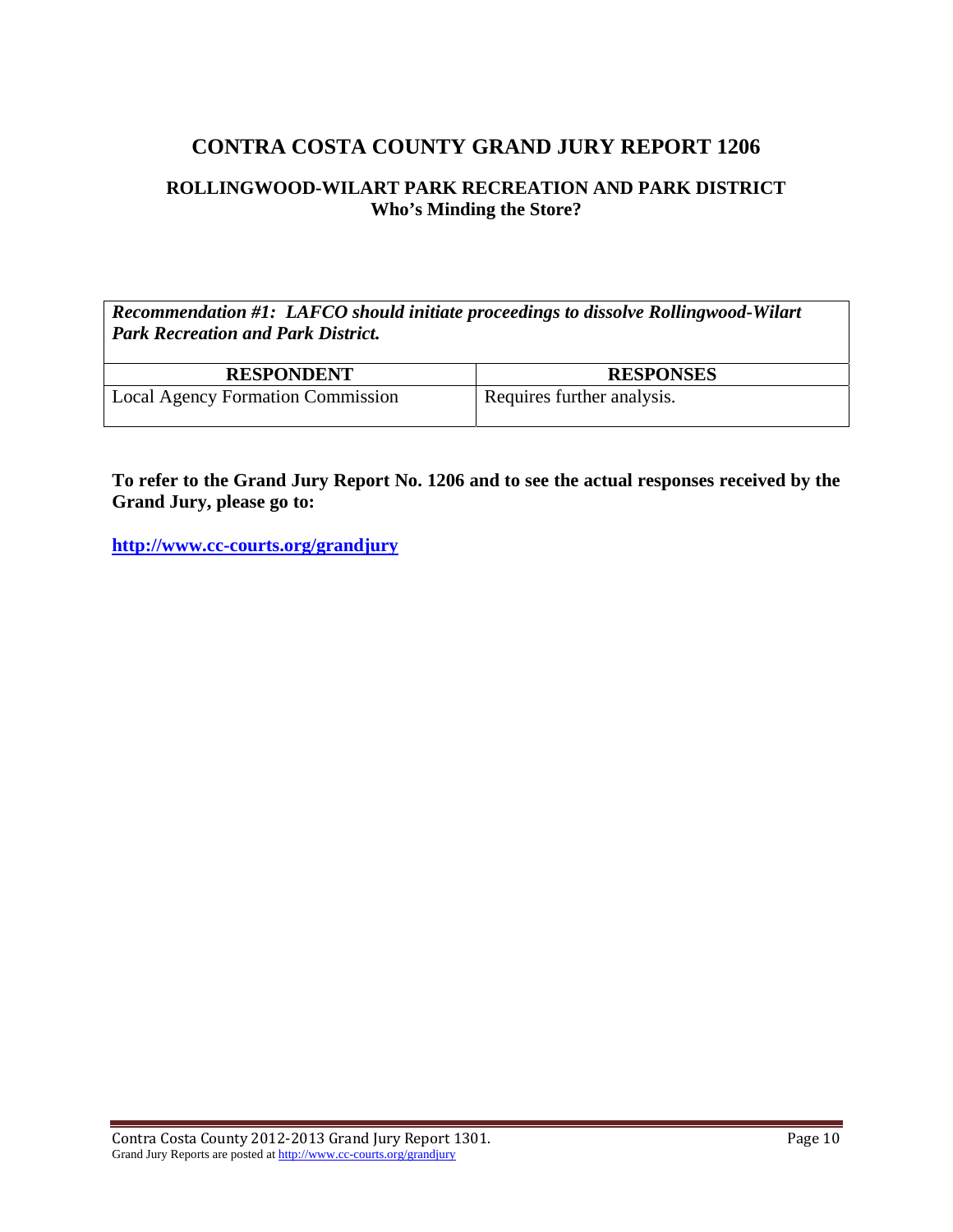#### **IN-HOME SUPPORTIVE SERVICES (IHSS) Home Alone**

*Recommendation #1: Employment and Human Services Department (EHSD) should consider developing, tracking and annual reporting of quantitative outcome objectives that address service delivery and cost savings, which result from diverting clients from more costly institutional care.* 

| <b>RESPONDENT</b>                                                                                                                                      | <b>RESPONSES</b>         |  |
|--------------------------------------------------------------------------------------------------------------------------------------------------------|--------------------------|--|
| Contra Costa County Board of Supervisors                                                                                                               | Will not be implemented. |  |
| Recommendation #2: IHSS should consider developing contingency plans that spell out how<br><i>it will adjust to proposed State funding reductions.</i> |                          |  |
| <b>RESPONDENT</b>                                                                                                                                      | <b>RESPONSES</b>         |  |
| Contra Costa County Board of Supervisors                                                                                                               | Will not be implemented. |  |

*Recommendation #3: IHSS should consider decreasing social worker caseloads by recruiting, training and placing volunteers who could relieve social work staff of paperwork, record review, phone follow-up, with clients and other administrative tasks.* 

| <b>RESPONDENT</b>                        | <b>RESPONSES</b>         |
|------------------------------------------|--------------------------|
| Contra Costa County Board of Supervisors | Will not be implemented. |

*Recommendation #4: IHSS should consider having social workers make more of their regular home visits unannounced and provide reports of these visits to supplement the efforts of the Program Integrity/Quality Assurance staff.* 

| <b>RESPONDENT</b>                                                                                                        | <b>RESPONSES</b>         |
|--------------------------------------------------------------------------------------------------------------------------|--------------------------|
| Contra Costa County Board of Supervisors                                                                                 | Will not be implemented. |
| Recommendation #5: IHSS should consider the costs and benefits of automating signature<br><i>verification functions.</i> |                          |

| <b>RESPONDENT</b>                                                                                                                                                            | <b>RESPONSES</b>         |
|------------------------------------------------------------------------------------------------------------------------------------------------------------------------------|--------------------------|
| Contra Costa County Board of Supervisors                                                                                                                                     | Will not be implemented. |
| Recommendation #6: EHSD should consider identifying funds to cover incremental costs to<br>use the existing Information and Assistance Program hotline to handle complaints. |                          |

|--|

Contra Costa County 2012‐2013 Grand Jury Report 1301. Page 11 Grand Jury Reports are posted at http://www.cc-courts.org/grandjury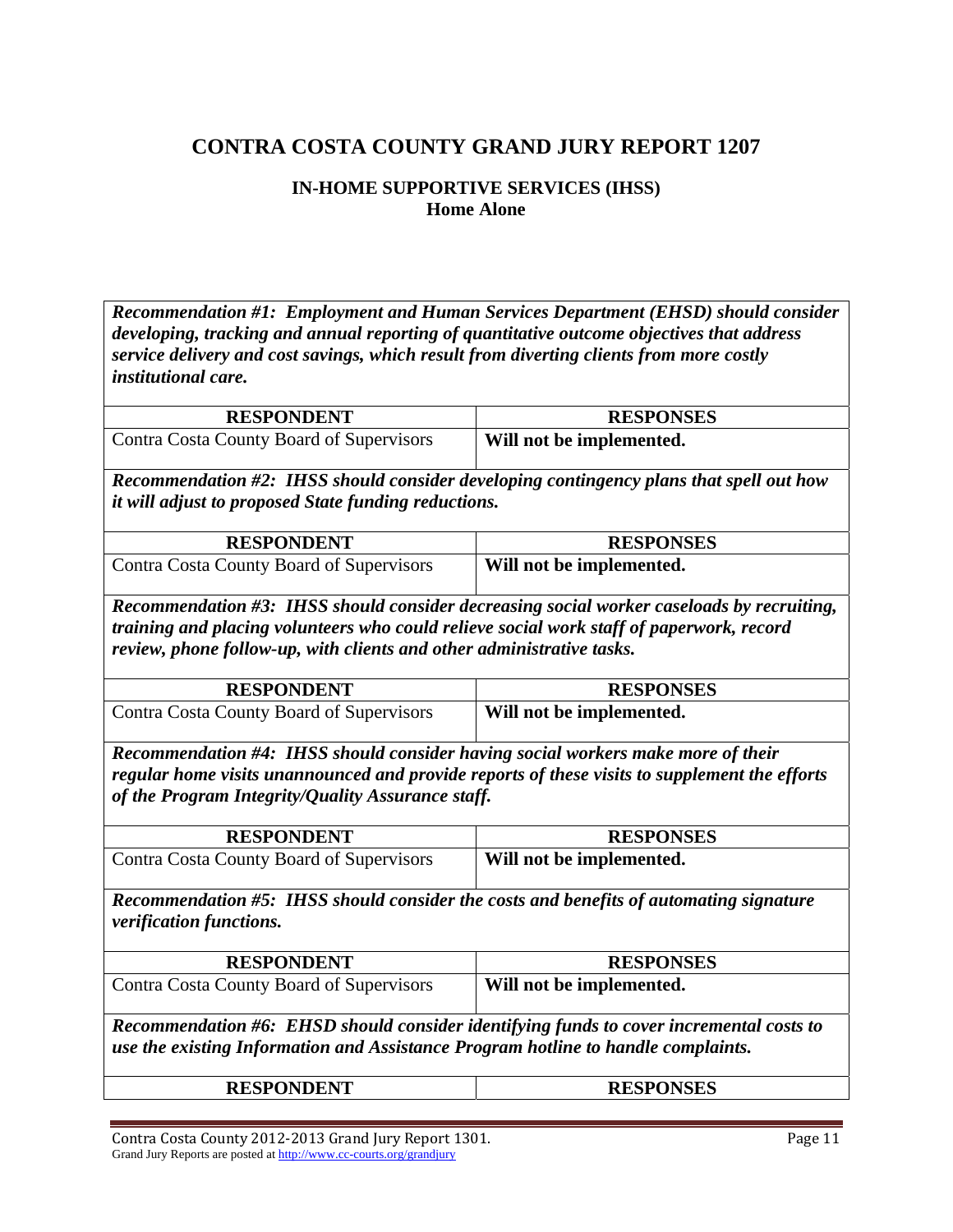| Contra Costa County Board of Supervisors | Will not be implemented. |
|------------------------------------------|--------------------------|

*Recommendation #7: IHSS should consider maintaining photos of clients for use during home visits to monitor for possible identity theft and to find or identify a client should the need to arise.* 

| <b>RESPONDENT</b>                        | <b>RESPONSES</b>         |
|------------------------------------------|--------------------------|
| Contra Costa County Board of Supervisors | Will not be implemented. |

**To refer to the Grand Jury Report No. 1207 and to see the actual responses received by the Grand Jury, please go to:**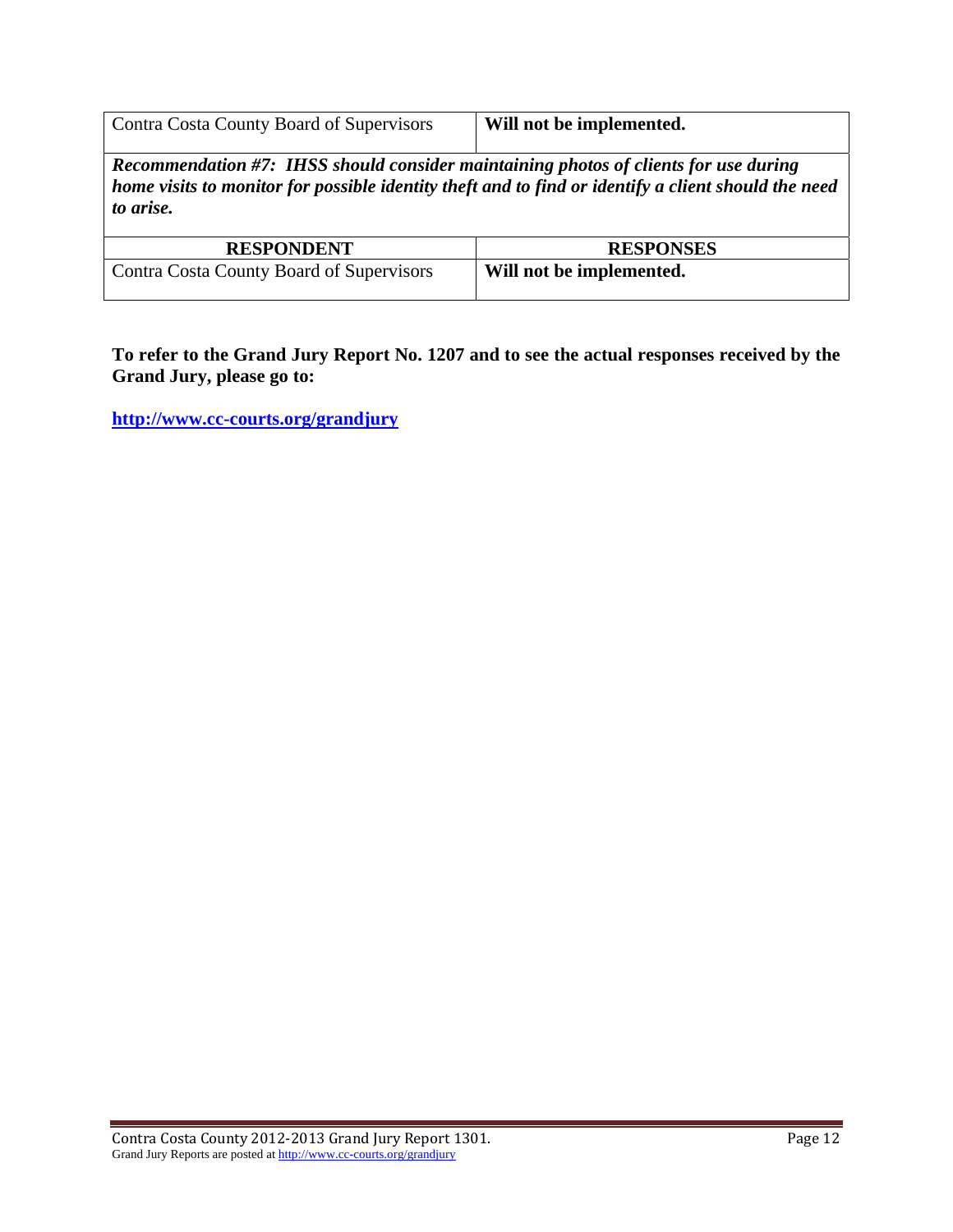#### **SCHOOL BOND OVERSIGHT COMMITTEES Raising the Bar**

*Recommendation #1: A district's ballot language should inform voters of all intended uses of bond funds, the specific projects to be undertaken, the schools where the projects will be undertaken, the district's initial priorities, and a realistic estimate of project costs.* 

| <b>RESPONDENT</b>                                                                           | <b>RESPONSES</b>                               |
|---------------------------------------------------------------------------------------------|------------------------------------------------|
| Governing Board - Acalanes Union High                                                       | Has been implemented                           |
| <b>School District</b>                                                                      |                                                |
| Governing Board - Antioch Unified School                                                    | Has been implemented                           |
| <b>District</b>                                                                             |                                                |
| Governing Board - Byron Union School                                                        | Has been implemented                           |
| District                                                                                    |                                                |
| Governing Board - Contra Costa Community                                                    | Has been partially implemented; will be fully  |
| <b>College District</b>                                                                     | implemented in the future                      |
|                                                                                             |                                                |
| Governing Board - John Swett Unified School                                                 | Has been implemented                           |
| District                                                                                    |                                                |
| Governing Board - Martinez Unified School                                                   | Has been partially implemented; will be fully  |
| District                                                                                    | implemented in the future                      |
|                                                                                             |                                                |
| Governing Board – Mt. Diablo Unified School                                                 | Will not be implemented                        |
| District                                                                                    |                                                |
| Governing Board - Pittsburg Unified School                                                  | Has been implemented                           |
| <b>District</b>                                                                             |                                                |
| Governing Board - West Contra Costa Unified                                                 | Has been implemented                           |
| <b>School District</b>                                                                      |                                                |
| Recommendation #2: A district should disclose and explain in the ballot language if, and in |                                                |
| what ways, bond funds will be used to provide General Fund relief for the district.         |                                                |
|                                                                                             |                                                |
| <b>RESPONDENT</b>                                                                           | <b>RESPONSES</b>                               |
| Governing Board - Acalanes Union High                                                       | Not yet applicable; will be implemented in the |
| <b>School District</b>                                                                      | future                                         |
|                                                                                             |                                                |
| Governing Board - Antioch Unified School                                                    | Will be implemented when the next Bond         |
| District                                                                                    | Measure is placed on the November, 2012        |

ballot

Contra Costa County 2012‐2013 Grand Jury Report 1301. Page 13 Grand Jury Reports are posted at http://www.cc-courts.org/grandjury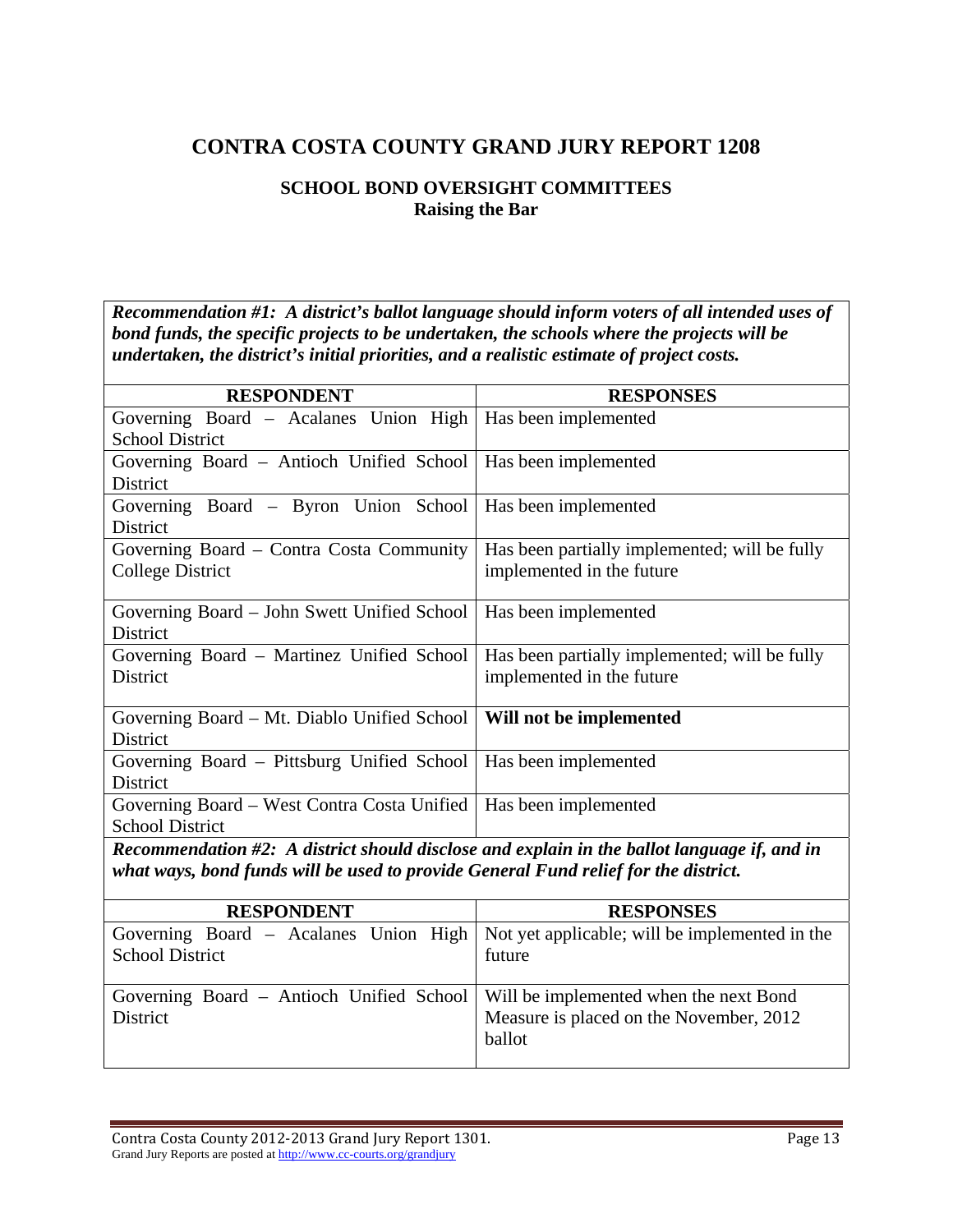| Governing Board – Byron Union School<br>District | Not applicable                                 |
|--------------------------------------------------|------------------------------------------------|
| Governing Board - Contra Costa Community         | Not yet applicable; will be implemented in the |
| <b>College District</b>                          | future                                         |
|                                                  |                                                |
| Governing Board – John Swett Unified School      | Not yet applicable; will be implemented in the |
| District                                         | future                                         |
|                                                  |                                                |
| Governing Board – Martinez Unified School        | Has been partially implemented; will be fully  |
| District                                         | implemented in the future                      |
|                                                  |                                                |
| Governing Board – Mt. Diablo Unified School      | Will not be implemented                        |
| <b>District</b>                                  |                                                |
| Governing Board – Pittsburg Unified School       | Not yet applicable; will be implemented in the |
| District                                         | future                                         |
|                                                  |                                                |
| Governing Board – West Contra Costa Unified      | Has been implemented                           |
| <b>School District</b>                           |                                                |

*Recommendation #3: In recruiting candidates for appointment to oversight committees, a district should seek nominations from the groups required to be represented on the committee by Education Code Section 15282(a).* 

| <b>RESPONDENT</b>                                               | <b>RESPONSES</b>                                |
|-----------------------------------------------------------------|-------------------------------------------------|
| Governing Board - Acalanes Union High                           | Has been implemented                            |
| <b>School District</b>                                          |                                                 |
| Governing Board – Antioch Unified School   Has been implemented |                                                 |
| District                                                        |                                                 |
| Governing Board – Byron Union School   Has been implemented     |                                                 |
| <b>District</b>                                                 |                                                 |
| Governing Board – Contra Costa Community                        | Has been implemented                            |
| College District                                                |                                                 |
| Governing Board – John Swett Unified School                     | Will be implemented in the future if applicable |
| District                                                        |                                                 |
| Governing Board - Martinez Unified School                       | Has been implemented                            |
| District                                                        |                                                 |
| Governing Board – Mt. Diablo Unified School                     | Has been implemented                            |
| District                                                        |                                                 |
| Governing Board – Pittsburg Unified School                      | Has been implemented                            |
| <b>District</b>                                                 |                                                 |
| Governing Board – West Contra Costa Unified                     | Has been implemented                            |
| <b>School District</b>                                          |                                                 |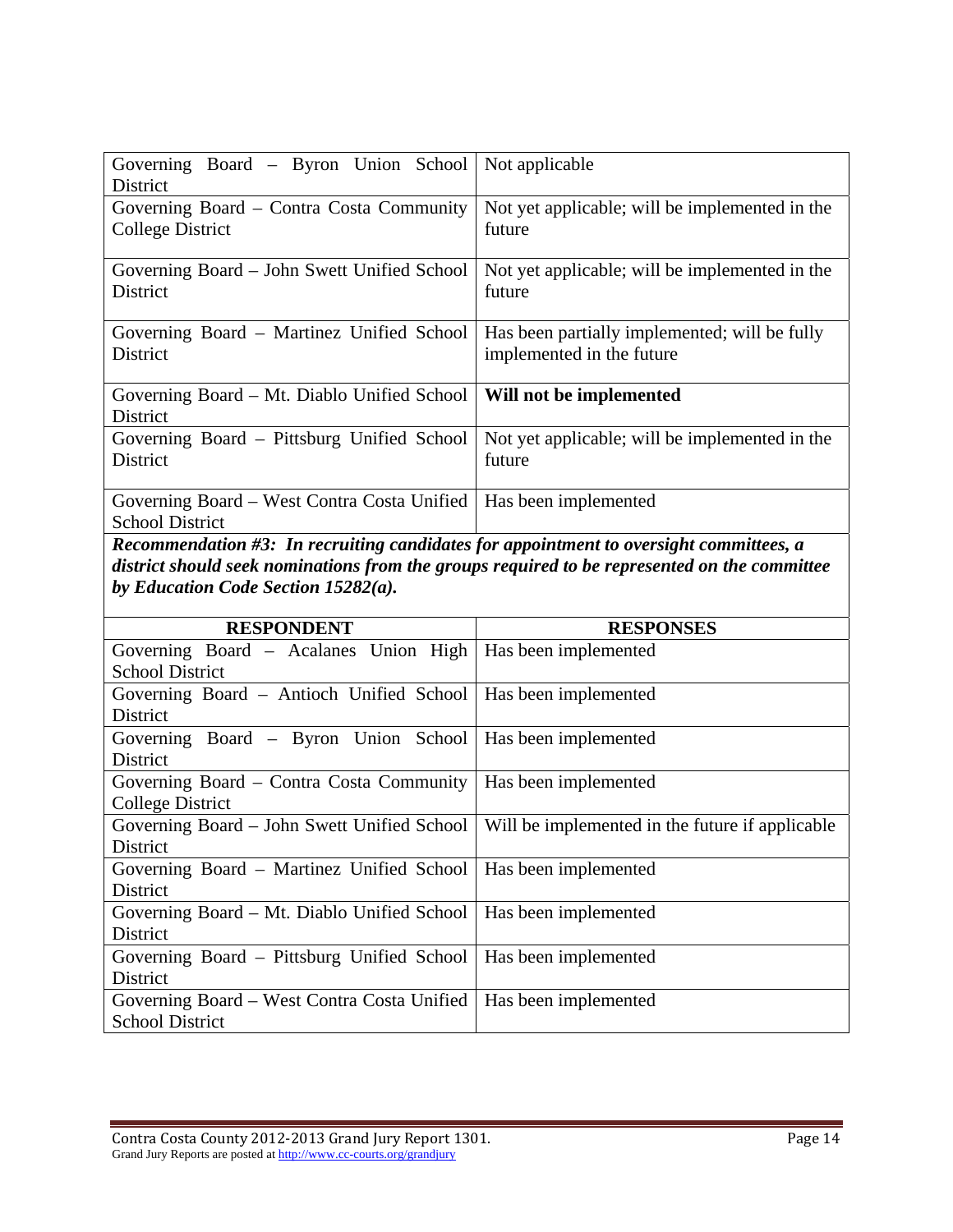*Recommendation #4: A district should consider ways to recruit independent, qualified and motivated applicants from the community, including announcements in local media, district newsletters, solicitations to local civic and professional groups, and mailing postcards to residents to solicit applications when the ballot materials are mailed.* 

| <b>RESPONDENT</b>                                                  | <b>RESPONSES</b>            |
|--------------------------------------------------------------------|-----------------------------|
| Governing Board - Acalanes Union High                              | Has been implemented        |
| <b>School District</b>                                             |                             |
| Governing Board - Antioch Unified School                           | Has been implemented        |
| <b>District</b>                                                    |                             |
| Governing Board – Byron Union School   Has been implemented        |                             |
| District                                                           |                             |
| Governing Board – Contra Costa Community   Has been implemented    |                             |
| College District                                                   |                             |
| Governing Board – John Swett Unified School   Has been implemented |                             |
| District                                                           |                             |
| Governing Board - Martinez Unified School                          | <b>Has been implemented</b> |
| District                                                           |                             |
| Governing Board – Mt. Diablo Unified School                        | Has been implemented        |
| District                                                           |                             |
| Governing Board – Pittsburg Unified School                         | Has been implemented        |
| District                                                           |                             |
| Governing Board – West Contra Costa Unified                        | Has been implemented        |
| <b>School District</b>                                             |                             |

*Recommendation #5: A district should require all candidates for bond oversight committees to submit written applications listing their background, qualifications, a statement of interest, and disclosure of any prior employment by, or prior involvement or business relationship with, the district.* 

| <b>RESPONDENT</b>                                                | <b>RESPONSES</b>                            |
|------------------------------------------------------------------|---------------------------------------------|
| Governing Board - Acalanes Union High                            | Has been implemented                        |
| <b>School District</b>                                           |                                             |
| Governing Board – Antioch Unified School   Has been implemented  |                                             |
| <b>District</b>                                                  |                                             |
| Governing Board – Byron Union School   Has been implemented      |                                             |
| District                                                         |                                             |
| Governing Board – Contra Costa Community                         | Has been implemented effective June 1, 2012 |
| College District                                                 |                                             |
| Governing Board – John Swett Unified School                      | Has been implemented                        |
| <b>District</b>                                                  |                                             |
| Governing Board – Martinez Unified School   Has been implemented |                                             |
| District                                                         |                                             |
| Governing Board – Mt. Diablo Unified School                      | Has been implemented                        |
| District                                                         |                                             |

Contra Costa County 2012‐2013 Grand Jury Report 1301. Page 15 Grand Jury Reports are posted at http://www.cc-courts.org/grandjury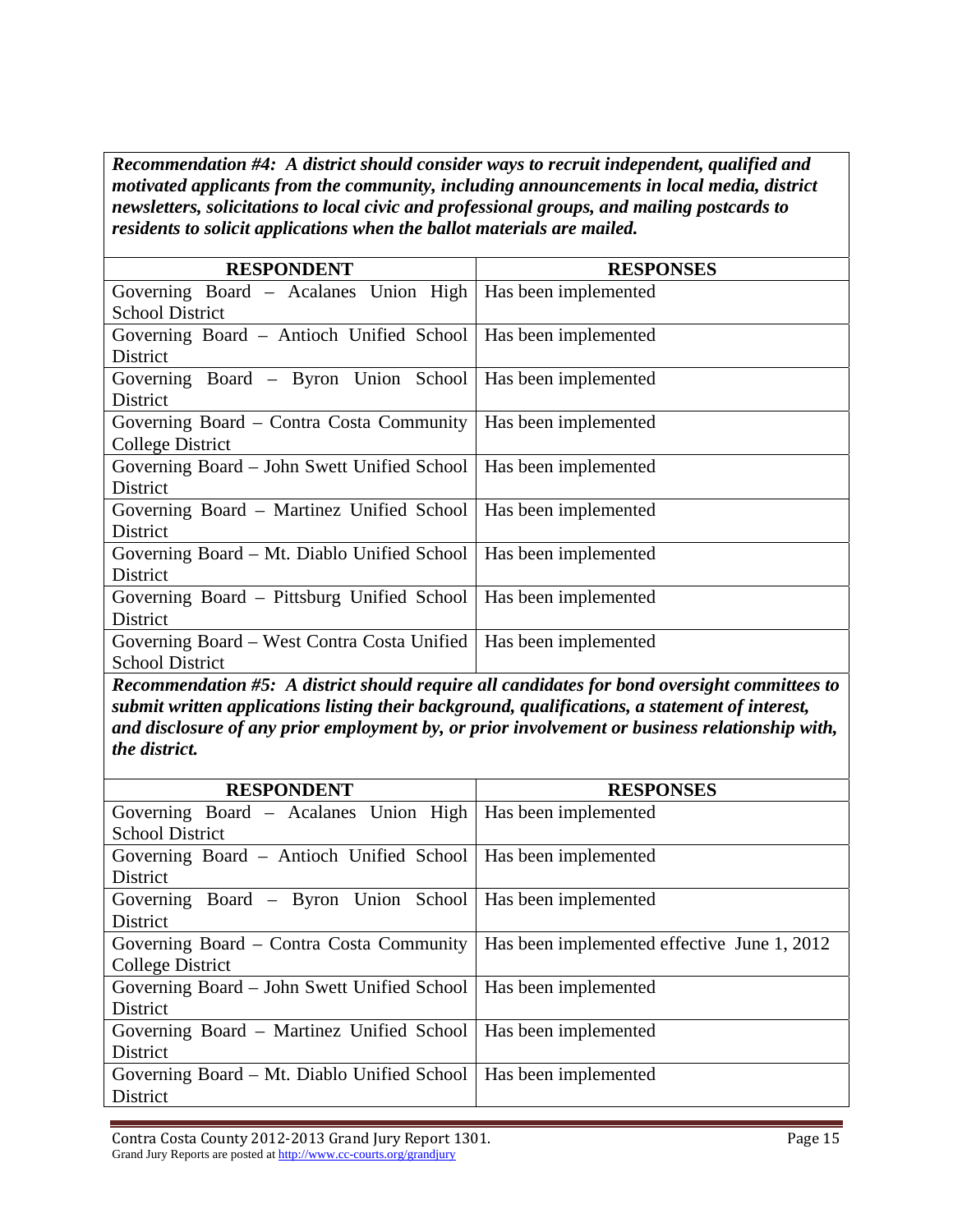| Governing Board – Pittsburg Unified School   Has been partially implemented; will be fully<br>District | implemented in the future |
|--------------------------------------------------------------------------------------------------------|---------------------------|
| Coverning Doord West Contro Costa Unified   Has been implemented                                       |                           |

Governing Board – West Contra Costa Unified Has been implemented School District

*Recommendation #6: A district should make available to committee members, for their consideration in creating committee bylaws and operating procedures, copies of:* 

- *California League of Bond Oversight Committee recommended Best Practices*
- *San Diego County Taxpayers Association "Oversight Committee Best Practices" guide*
- *California Coalition for Adequate School Housing "Proposition 39 Best Practices Handbook"*
- *Little Hoover Commission 2009 Report "Bond Spending: Expanding and Enhancing Oversight"*
- *California League of Cities "A Guide to the Ralph M. Brown Act"*
- *State Controller's Office 2011 Audit Report on the Los Angeles Community College District's bond construction program*

| <b>RESPONDENT</b>                           | <b>RESPONSES</b>                              |
|---------------------------------------------|-----------------------------------------------|
| Governing Board - Acalanes Union High       | Will be implemented on July 19, 2012          |
| <b>School District</b>                      |                                               |
| Governing Board – Antioch Unified School    | Has been implemented                          |
| <b>District</b>                             |                                               |
| Governing Board – Byron Union School        | Has been partially implemented; will be fully |
| District                                    | implemented in the future                     |
|                                             |                                               |
| Governing Board – Contra Costa Community    | Will be implemented by January 1, 2013        |
| College District                            |                                               |
| Governing Board – John Swett Unified School | Will be implemented by August 31, 2012        |
| District                                    |                                               |
| Governing Board – Martinez Unified School   | Will be implemented by July 26, 2012          |
| <b>District</b>                             |                                               |
| Governing Board – Mt. Diablo Unified School | Will not be implemented                       |
| District                                    |                                               |
| Governing Board – Pittsburg Unified School  | Has been partially implemented; will be fully |
| District                                    | implemented by December 31, 2012              |
|                                             |                                               |
| Governing Board – West Contra Costa Unified | Has been implemented                          |
| <b>School District</b>                      |                                               |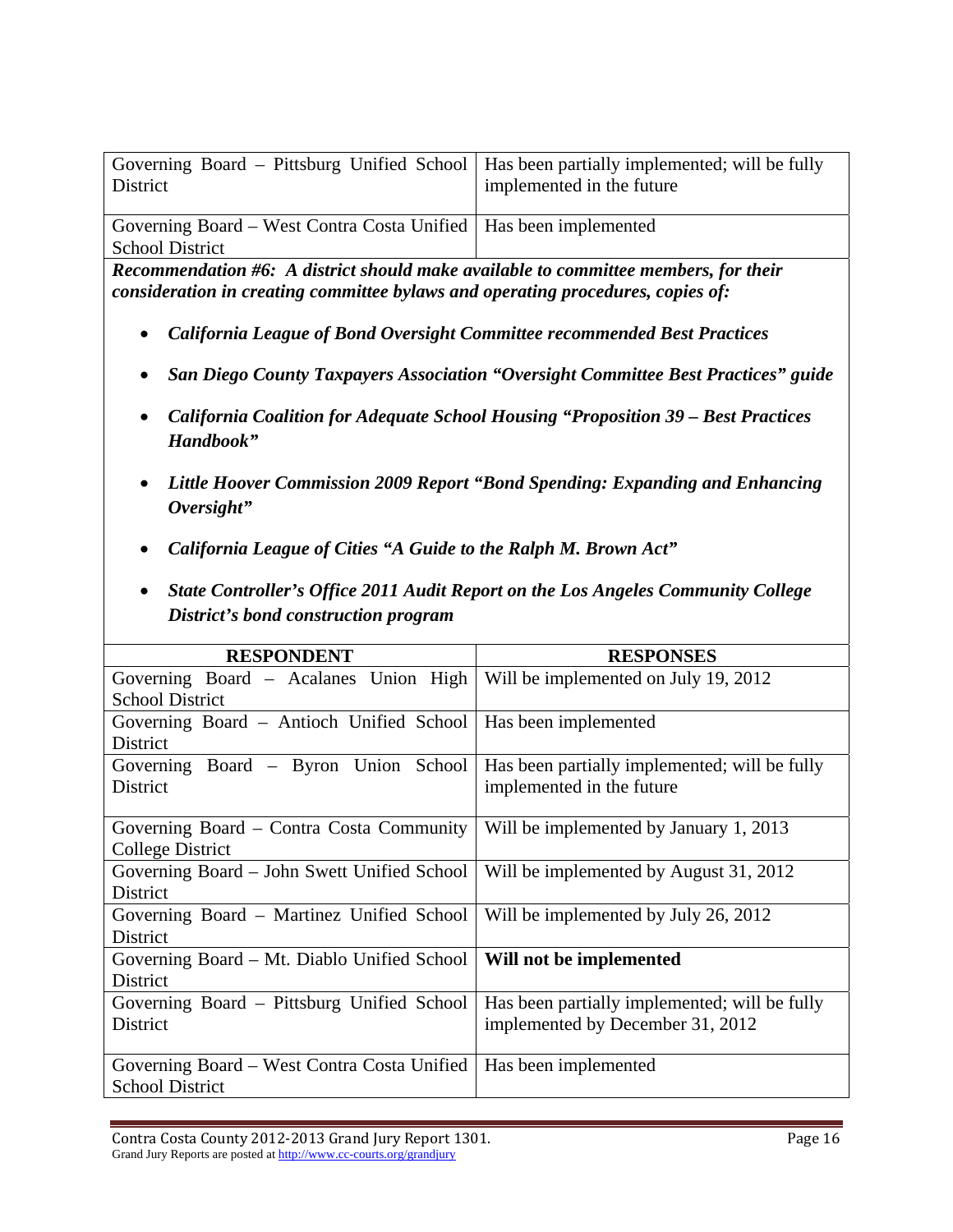*Recommendation #7: A district should ensure that websites for their oversight committees are prominently displayed on their homepages, are easily navigable, and include current and complete postings of all required items.* 

| <b>RESPONDENT</b>                                                        | <b>RESPONSES</b>                              |
|--------------------------------------------------------------------------|-----------------------------------------------|
| Governing Board – Acalanes Union High                                    | Has been implemented                          |
| <b>School District</b>                                                   |                                               |
| Governing Board – Antioch Unified School   Has been implemented          |                                               |
| District                                                                 |                                               |
| Governing Board – Byron Union School   Has been implemented              |                                               |
| District                                                                 |                                               |
| Governing Board – Contra Costa Community   Has been implemented          |                                               |
| College District                                                         |                                               |
| Governing Board – John Swett Unified School   Has been implemented       |                                               |
| District                                                                 |                                               |
| Governing Board – Martinez Unified School                                | Has been implemented                          |
| District                                                                 |                                               |
| Governing Board – Mt. Diablo Unified School                              | Has been implemented                          |
| District                                                                 |                                               |
| Governing Board – Pittsburg Unified School                               | Has been implemented                          |
| <b>District</b>                                                          |                                               |
| Governing Board – West Contra Costa Unified                              | Has been implemented                          |
| <b>School District</b>                                                   |                                               |
| $\cdot$ $\cdot$<br>$\mu$ , $\mu$ , $\mu$ , $\mu$ , $\mu$ , $\mu$ , $\mu$ | $\bullet$ . $\bullet$<br>.<br>$\cdot$ $\cdot$ |

*Recommendation #8: A district should provide oversight committees with complete, detailed and comprehensive financial data relating to the expenditure of bond revenues, showing the amount of funds originally budgeted and allocated for each project, amounts expended to date and amount committed to each project, percentage completion of each project, and all approved or anticipated change orders.* 

| <b>RESPONDENT</b>                                                | <b>RESPONSES</b>                          |
|------------------------------------------------------------------|-------------------------------------------|
| Governing Board – Acalanes Union High   Has been implemented     |                                           |
| <b>School District</b>                                           |                                           |
| Governing Board – Antioch Unified School   Has been implemented  |                                           |
| <b>District</b>                                                  |                                           |
| Governing Board - Byron Union School   Has been implemented      |                                           |
| District                                                         |                                           |
| Governing Board – Contra Costa Community                         | Requires further analysis by November 21, |
| College District                                                 | 2012                                      |
|                                                                  |                                           |
| Governing Board – John Swett Unified School                      | Has been implemented                      |
| District                                                         |                                           |
| Governing Board – Martinez Unified School   Has been implemented |                                           |
| <b>District</b>                                                  |                                           |

Contra Costa County 2012‐2013 Grand Jury Report 1301. Page 17 Grand Jury Reports are posted at http://www.cc-courts.org/grandjury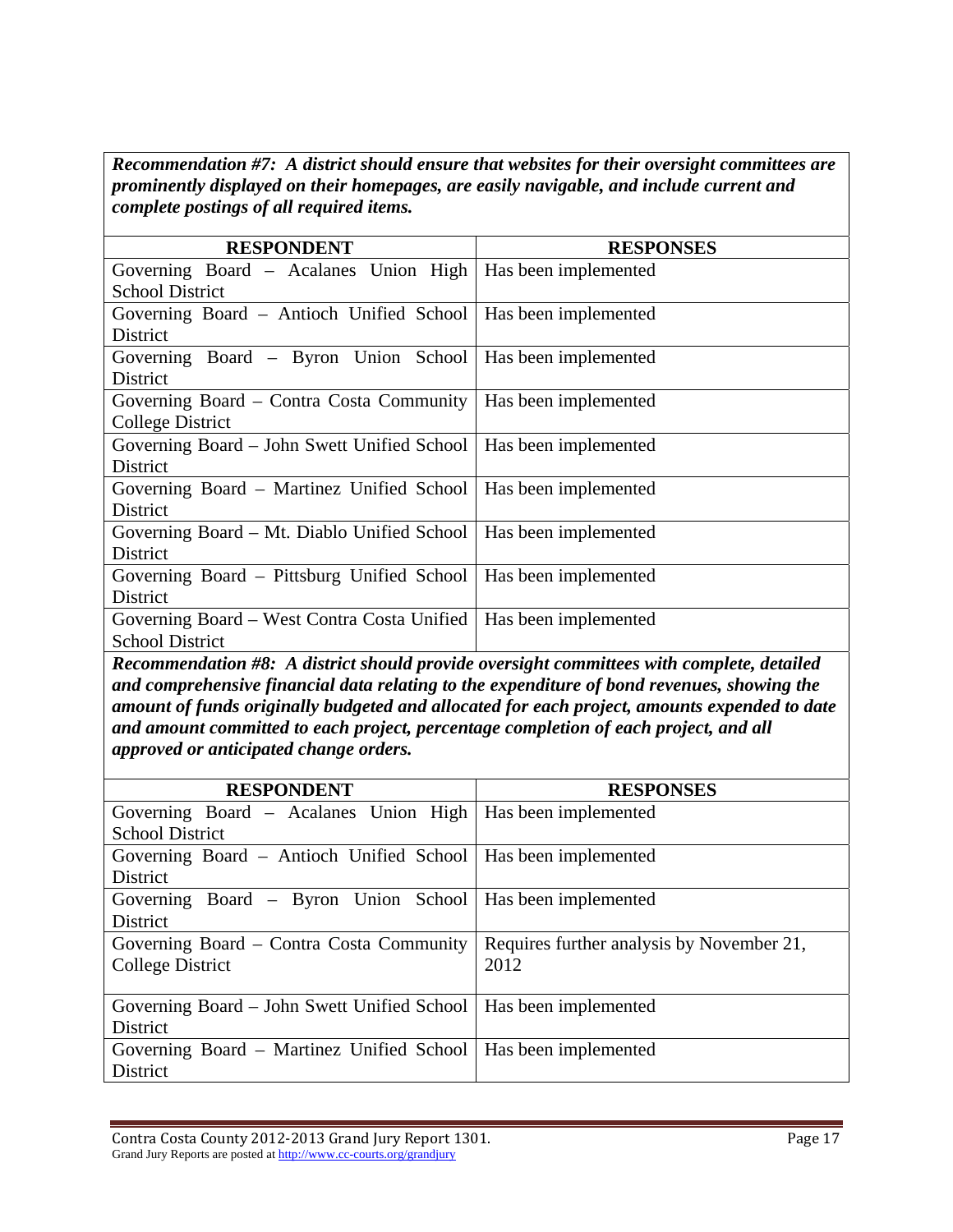| Governing Board - Mt. Diablo Unified School                                          | Has been implemented |
|--------------------------------------------------------------------------------------|----------------------|
| <b>District</b>                                                                      |                      |
| Governing Board - Pittsburg Unified School                                           | Has been implemented |
| <b>District</b>                                                                      |                      |
| Governing Board - West Contra Costa Unified                                          | Has been implemented |
| <b>School District</b>                                                               |                      |
| Recommendation #9: A district should provide financial data and reports to committee |                      |
| members sufficiently prior to meetings to permit meaningful and effective review and |                      |
| oversight.                                                                           |                      |
|                                                                                      |                      |
| <b>RESPONDENT</b>                                                                    | <b>RESPONSES</b>     |
| Governing Board - Acalanes Union High                                                | Has been implemented |
| <b>School District</b>                                                               |                      |
| Governing Board - Antioch Unified School                                             | Has been implemented |
| <b>District</b>                                                                      |                      |
| Governing Board - Byron Union School                                                 | Has been implemented |
| District                                                                             |                      |
| Governing Board - Contra Costa Community                                             | Has been implemented |
| <b>College District</b>                                                              |                      |
| Governing Board - John Swett Unified School                                          | Has been implemented |
| District                                                                             |                      |
| Governing Board - Martinez Unified School                                            | Has been implemented |
| District                                                                             |                      |
| Governing Board - Mt. Diablo Unified School                                          | Has been implemented |
| District                                                                             |                      |
| Governing Board – Pittsburg Unified School                                           | Has been implemented |
| District                                                                             |                      |
| Governing Board – West Contra Costa Unified                                          | Has been implemented |
| <b>School District</b>                                                               |                      |
|                                                                                      |                      |

*Recommendation #10: A district should afford their bond oversight committees an opportunity to provide input in defining the scope and content of the required annual performance audit.* 

| <b>RESPONDENT</b>                                                      | <b>RESPONSES</b>                               |
|------------------------------------------------------------------------|------------------------------------------------|
| Governing Board - Acalanes Union High                                  | Will be implemented prior to the 2011-12       |
| <b>School District</b>                                                 | performance audit                              |
| Governing Board – Antioch Unified School                               | Will be implemented for the fiscal year ending |
| <b>District</b>                                                        | June 30, 2012                                  |
| Governing Board – Byron Union School Will be implemented in the future |                                                |
| District                                                               |                                                |
| Governing Board – Contra Costa Community                               | Will be implemented for the 2013 audit cycle   |
| College District                                                       |                                                |
| Governing Board – John Swett Unified School                            | Has been implemented                           |
| District                                                               |                                                |

Contra Costa County 2012-2013 Grand Jury Report 1301. 
Page 18 Grand Jury Reports are posted at http://www.cc-courts.org/grandjury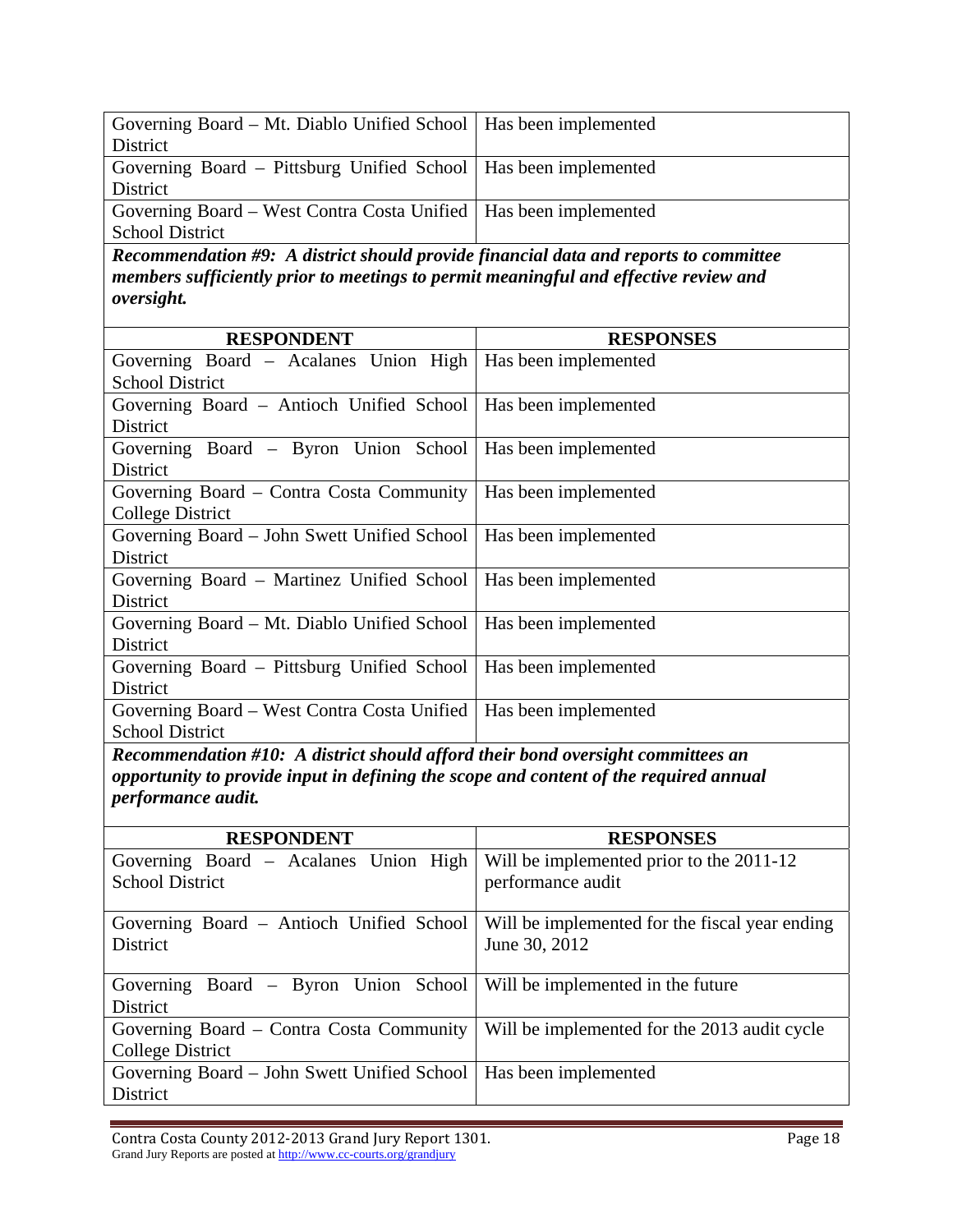| Governing Board – Martinez Unified School   Will be implemented in the future |  |
|-------------------------------------------------------------------------------|--|
| District                                                                      |  |
| Governing Board – Mt. Diablo Unified School   Will not be implemented         |  |
| District                                                                      |  |
| Governing Board – Pittsburg Unified School   Has been implemented             |  |
| District                                                                      |  |
| Governing Board – West Contra Costa Unified   Has been implemented            |  |
| <b>School District</b>                                                        |  |

*Recommendation #11: The district's annual performance audits should be detailed and comprehensive enough in scope, including a review of procurement practices, to allow the committee to identify waste and to evaluate the cost-effectiveness of the district's construction and facilities improvement program.* 

| <b>RESPONDENT</b>                                                                         | <b>RESPONSES</b>                                                                               |
|-------------------------------------------------------------------------------------------|------------------------------------------------------------------------------------------------|
| Governing Board – Acalanes Union High   Has been implemented                              |                                                                                                |
| <b>School District</b>                                                                    |                                                                                                |
| Governing Board - Antioch Unified School                                                  | Has been Implemented                                                                           |
| District                                                                                  |                                                                                                |
| Governing Board - Byron Union School                                                      | Has been partially implemented; will be fully                                                  |
| District                                                                                  | implemented in the future                                                                      |
|                                                                                           |                                                                                                |
| Governing Board – Contra Costa Community                                                  | Has been implemented                                                                           |
| <b>College District</b>                                                                   |                                                                                                |
| Governing Board – John Swett Unified School                                               | Has been implemented                                                                           |
| District                                                                                  |                                                                                                |
| Governing Board – Martinez Unified School                                                 | Will be implemented in the future                                                              |
| District                                                                                  |                                                                                                |
| Governing Board – Mt. Diablo Unified School                                               | Will not be implemented                                                                        |
| <b>District</b>                                                                           |                                                                                                |
| Governing Board - Pittsburg Unified School                                                | Has been implemented                                                                           |
| District                                                                                  |                                                                                                |
| Governing Board – West Contra Costa Unified                                               | Has been implemented                                                                           |
| <b>School District</b>                                                                    |                                                                                                |
| Recommendation #12: A district should request that its oversight committees issue timely, |                                                                                                |
|                                                                                           | comprehensive and informative reports, which should be posted on the district's website, along |
| with a final, closing report when the bond funds have been spent and the committee's work |                                                                                                |

*completed.* 

| <b>RESPONDENT</b>                                                                    | <b>RESPONSES</b>             |
|--------------------------------------------------------------------------------------|------------------------------|
| Governing Board - Acalanes Union High   Has been implemented                         |                              |
| <b>School District</b>                                                               |                              |
| Governing Board – Antioch Unified School   Has been implemented                      |                              |
| District                                                                             |                              |
| Governing Board – Byron Union School   Has been partially implemented; will be fully |                              |
| District                                                                             | implemented in January, 2013 |
|                                                                                      |                              |

Contra Costa County 2012-2013 Grand Jury Report 1301. Page 19 Grand Jury Reports are posted at http://www.cc-courts.org/grandjury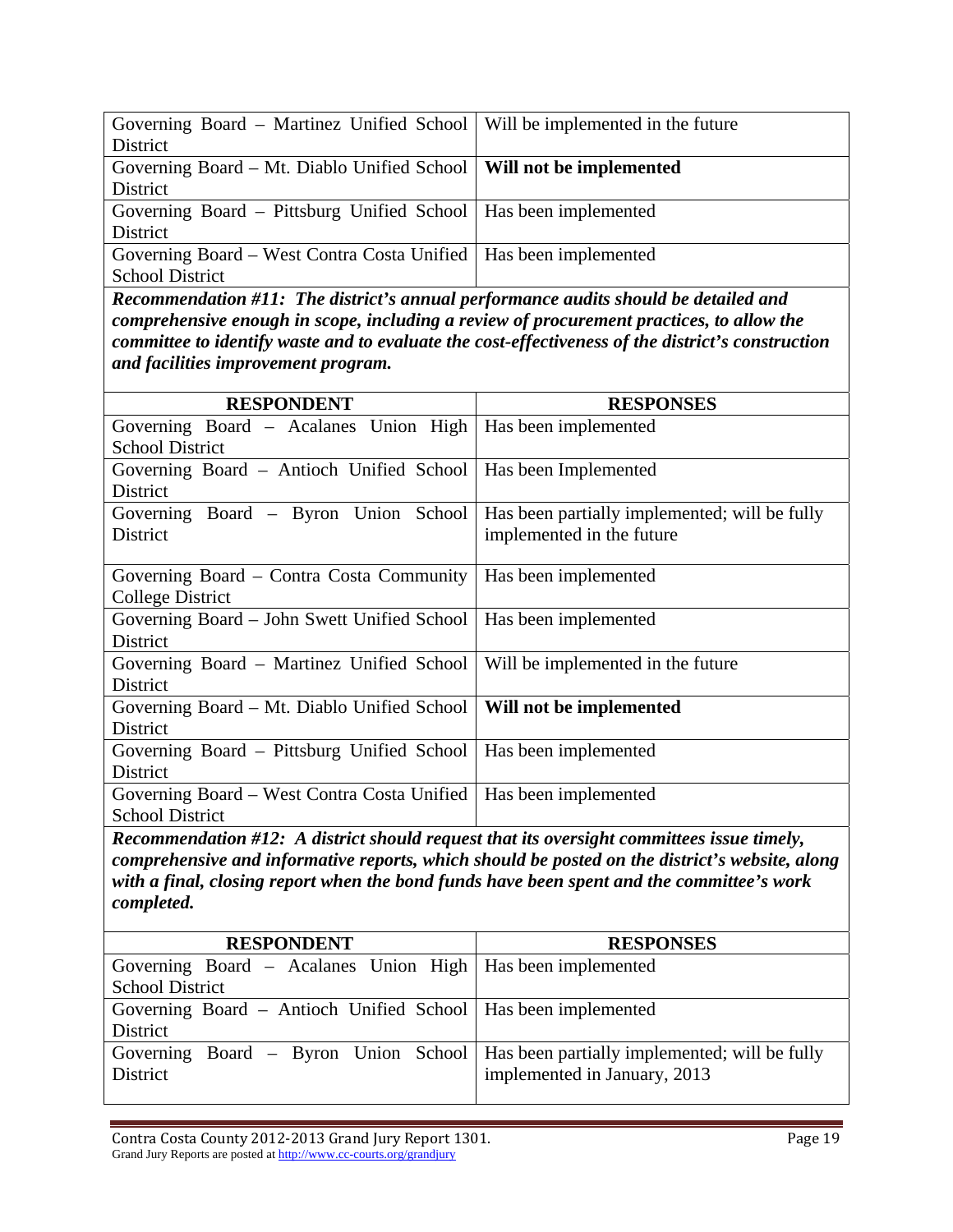| Governing Board – Contra Costa Community   Has been implemented               |  |
|-------------------------------------------------------------------------------|--|
| College District                                                              |  |
| Governing Board – John Swett Unified School   Has been implemented            |  |
| <b>District</b>                                                               |  |
| Governing Board – Martinez Unified School   Will be implemented in the future |  |
| District                                                                      |  |
| Governing Board – Mt. Diablo Unified School   Has been implemented            |  |
| District                                                                      |  |
| Governing Board - Pittsburg Unified School   Has been implemented             |  |
| District                                                                      |  |
| Governing Board – West Contra Costa Unified   Has been implemented            |  |
| <b>School District</b>                                                        |  |

**To refer to the Grand Jury Report No. 1208 and to see the actual responses received by the Grand Jury, please go to:**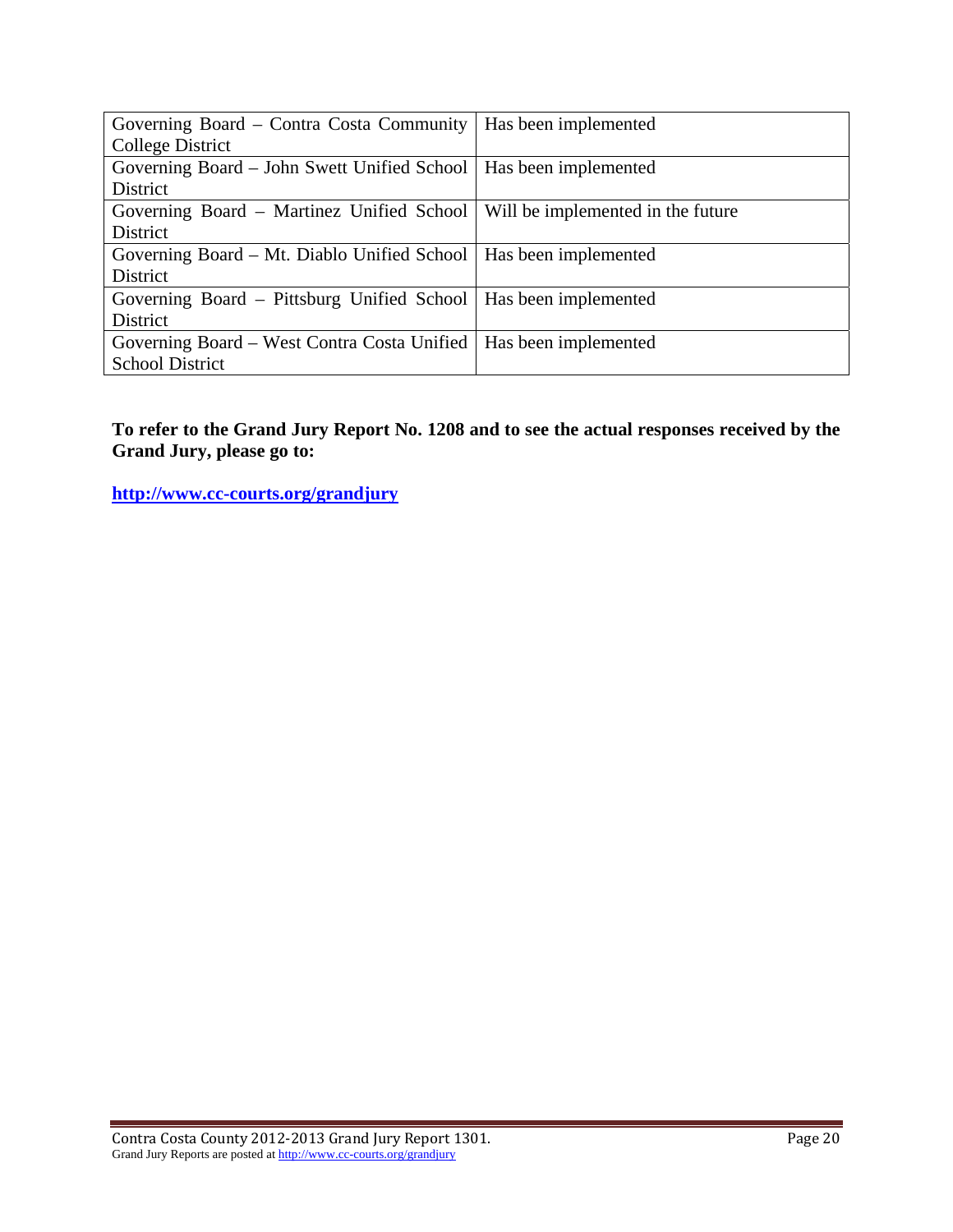#### **CITY RETIREMENT PLANS An Unsustainable Benefit?**

*Recommendation #1: Those cities that have not adopted a second tier with reduced pension benefits for their Safety employees should consider doing so.* 

| <b>RESPONDENT</b>                                                    | <b>RESPONSES</b>                                                                         |
|----------------------------------------------------------------------|------------------------------------------------------------------------------------------|
| <b>City of Antioch</b>                                               | Will be implemented in the next several                                                  |
|                                                                      | months                                                                                   |
| City of Brentwood                                                    | Has been implemented                                                                     |
| City of Concord                                                      | Has been implemented                                                                     |
| City of El Cerrito                                                   | Will be implemented in the future.                                                       |
| <b>City of Martinez</b>                                              | Has been implemented                                                                     |
| Town of Moraga                                                       | Will not be implemented because it is not                                                |
|                                                                      | warranted or is not reasonable                                                           |
| City of Richmond                                                     | City partially disagrees with this                                                       |
|                                                                      | recommendation                                                                           |
| City of San Pablo                                                    | City agrees with the recommendation                                                      |
| City of San Ramon                                                    | Has not yet been implemented                                                             |
| <b>City of Walnut Creek</b>                                          | Has been implemented                                                                     |
|                                                                      | Recommendation #2: These cities that have not adopted a second tier with reduced pension |
| benefits for their Miscellaneous employees should consider doing so. |                                                                                          |
| <b>RESPONDENT</b>                                                    | <b>RESPONSES</b>                                                                         |
| City of El Cerrito                                                   | Will be implemented in the future.                                                       |
| City of Hercules                                                     | Has not been implemented                                                                 |
| <b>City of Martinez</b>                                              | Has been implemented                                                                     |
| Town of Moraga                                                       | Will not be implemented because it is not<br>warranted or is not reasonable              |

Contra Costa County 2012-2013 Grand Jury Report 1301. Page 21 Grand Jury Reports are posted at http://www.cc-courts.org/grandjury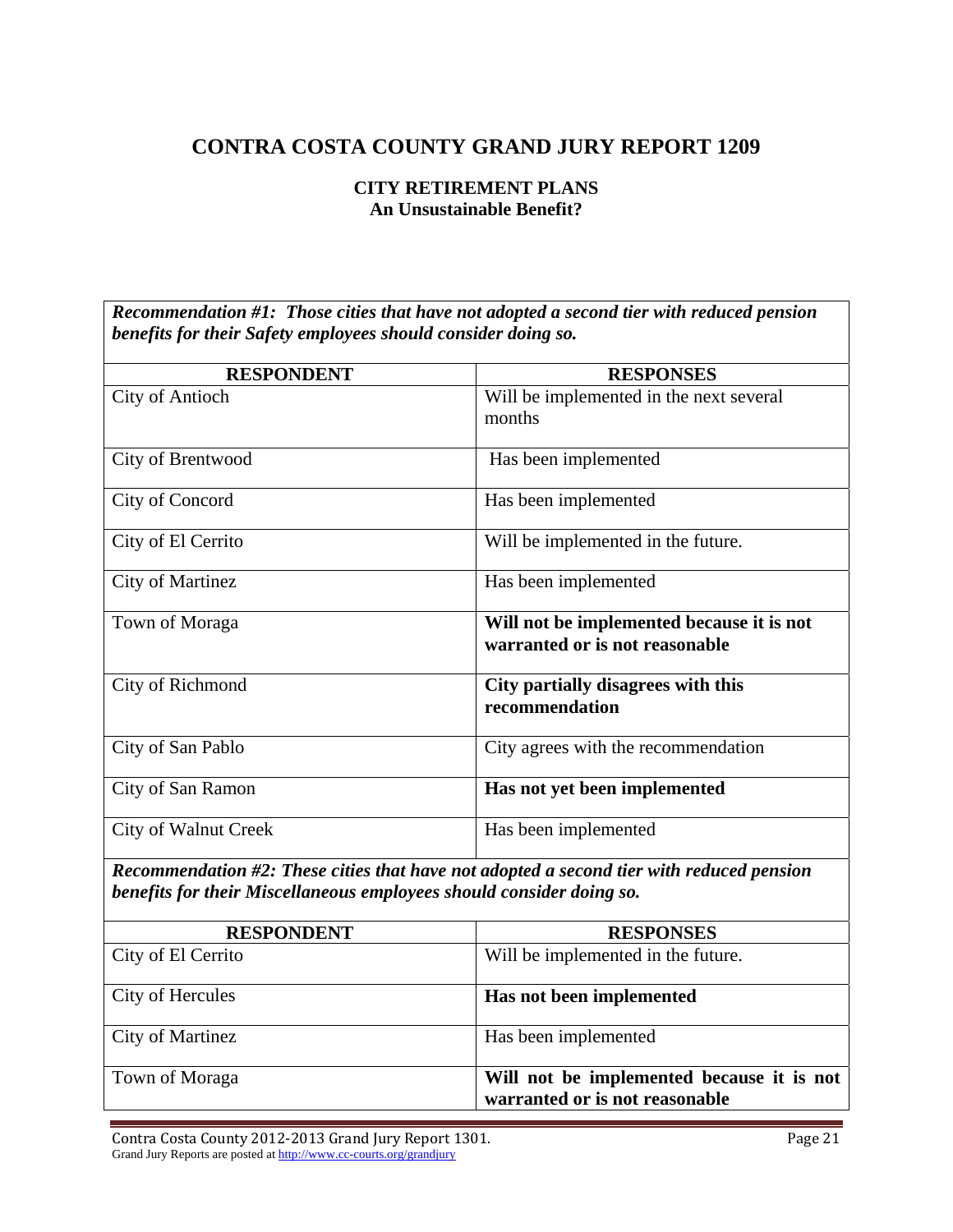| City of Pinole    | City agrees with this recommendation                 |
|-------------------|------------------------------------------------------|
| City of Richmond  | City partially disagrees with this<br>recommendation |
| City of San Pablo | City agrees with the recommendation                  |
| City of San Ramon | Has not yet been implemented                         |

*Recommendation #3: In order to control unpredictable future expenses, cities should consider reducing or eliminating their financial obligation for retiree health care for future employees.* 

| <b>RESPONDENT</b>           | <b>RESPONSES</b>                                                                                                            |
|-----------------------------|-----------------------------------------------------------------------------------------------------------------------------|
| <b>City of Antioch</b>      | Has been implemented                                                                                                        |
| City of Brentwood           | Has been implemented                                                                                                        |
| City of Clayton             | Requires further analysis                                                                                                   |
| City of Concord             | Has been implemented                                                                                                        |
| City of Hercules            | Requires further analysis                                                                                                   |
| City of Lafayette           | Will not be implemented                                                                                                     |
| <b>City of Martinez</b>     | Requires further analysis                                                                                                   |
| City of Orinda              | Already in effect                                                                                                           |
| <b>City of Pinole</b>       | City agrees with this recommendation                                                                                        |
| City of Pittsburg           | Has been implemented                                                                                                        |
| City of Richmond            | City partially disagrees with this<br>recommendation                                                                        |
| City of San Pablo           | City agrees with this recommendation                                                                                        |
| City of San Ramon           | Has been implemented                                                                                                        |
| <b>City of Walnut Creek</b> | Recommendation cannot be implemented<br>because Walnut Creek has never provided<br>defined benefit retiree health insurance |

*Recommendation #4: Cities should review the key points of the Governor's Pension Reform Plan, and consider incorporating its points as a long term strategy for addressing retirement costs.* 

Contra Costa County 2012-2013 Grand Jury Report 1301. Page 22 Grand Jury Reports are posted at http://www.cc-courts.org/grandjury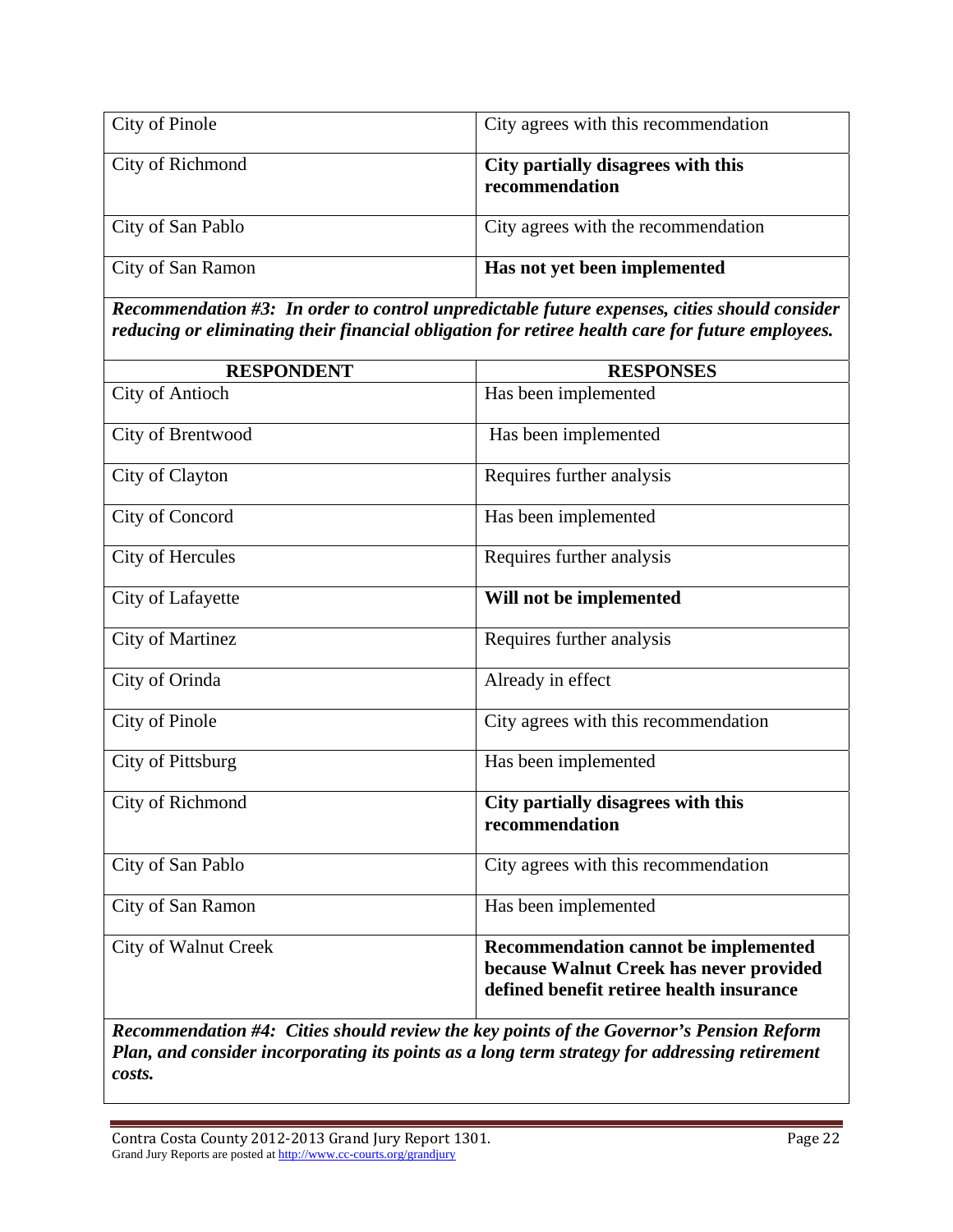| <b>RESPONDENT</b>       | <b>RESPONSES</b>                                                                                                                                                |
|-------------------------|-----------------------------------------------------------------------------------------------------------------------------------------------------------------|
| <b>City of Antioch</b>  | Requires further analysis.                                                                                                                                      |
| City of Brentwood       | Has been implemented                                                                                                                                            |
| City of Clayton         | Requires further analysis                                                                                                                                       |
| City of Concord         | Requires further analysis                                                                                                                                       |
| <b>Town of Danville</b> | Will not be implemented because it is not<br>warranted.                                                                                                         |
| City of El Cerrito      | Will be implemented in the future.                                                                                                                              |
| City of Hercules        | Will review the Governor's Pension Plan and<br>analyze the points in the Plan in balance with<br>the City's overall employee compensation<br>program and costs. |
| City of Lafayette       | City agrees to consider incorporating the<br>Governor's Plan                                                                                                    |
| <b>City of Martinez</b> | Requires further analysis                                                                                                                                       |
| Town of Moraga          | Will be considered                                                                                                                                              |
| City of Oakley          | Has been implemented                                                                                                                                            |
| City of Orinda          | Requires further analysis                                                                                                                                       |
| City of Pinole          | City agrees with this recommendation                                                                                                                            |
| City of Pittsburg       | Requires further analysis                                                                                                                                       |
| City of Pleasant Hill   | City agrees with this recommendation                                                                                                                            |
| City of Richmond        | City partially disagrees with this<br>recommendation                                                                                                            |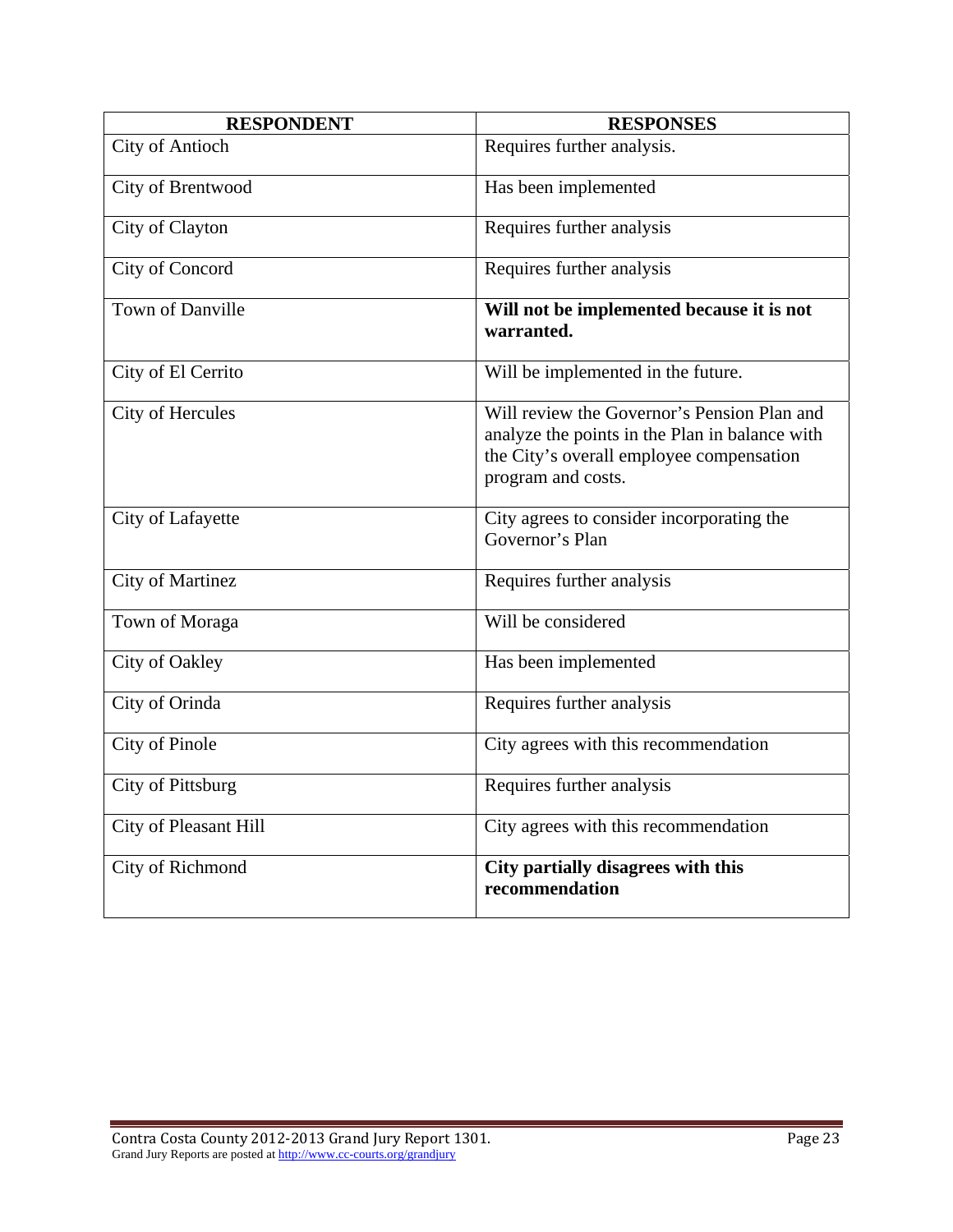| City of San Pablo           | City agrees with this recommendation                                                 |
|-----------------------------|--------------------------------------------------------------------------------------|
| City of San Ramon           | Recommendation will not be implemented<br>because it is not warranted or reasonable. |
| <b>City of Walnut Creek</b> | City agrees with this recommendation                                                 |

**To refer to the Grand Jury Report No. 1209 and to see the actual responses received by the Grand Jury, please go to:**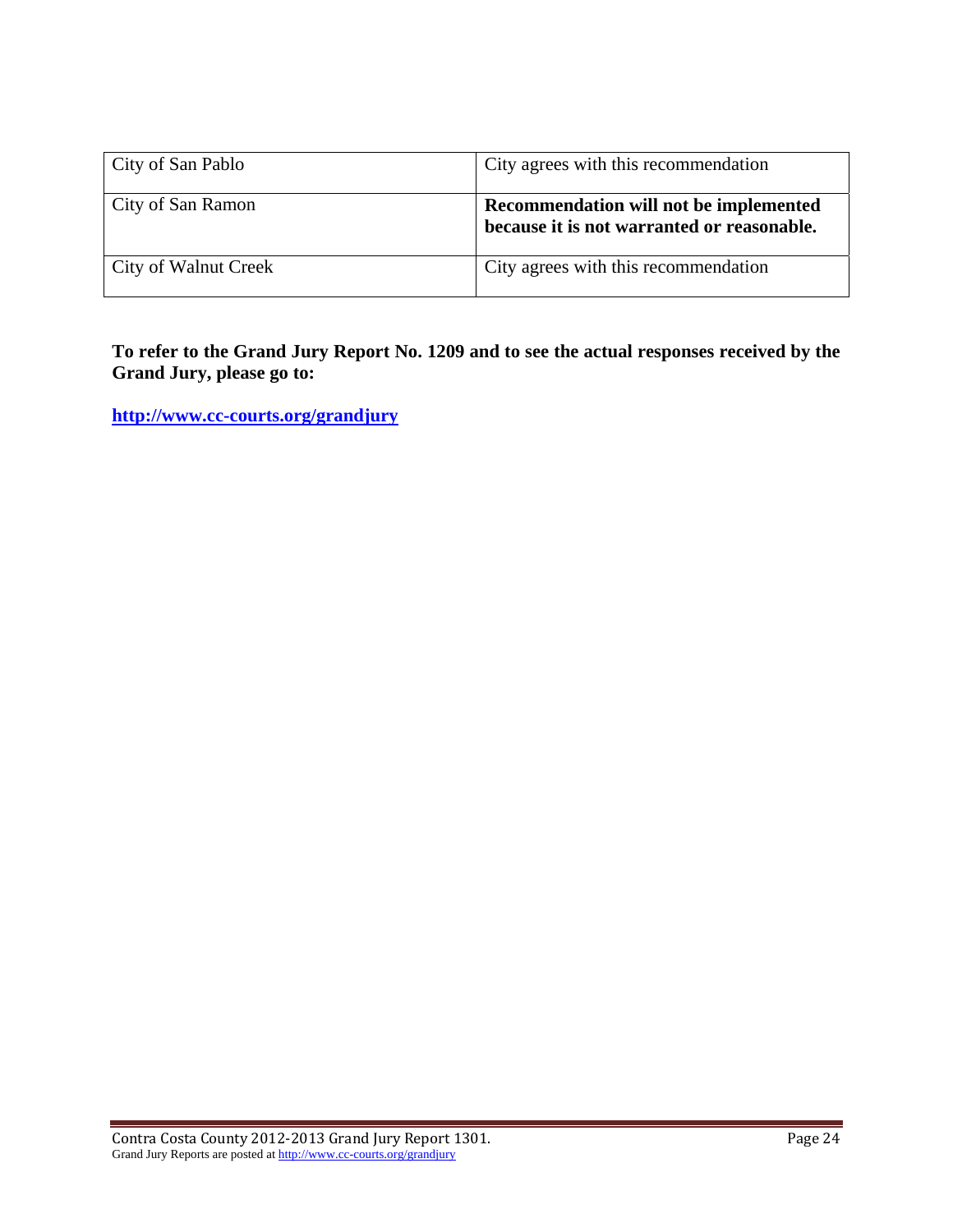#### **VOLUNTARY INMATE LABOR – A LOST OPPORTUNITY Cooperation and Common Sense**

*Recommendation #1: The County should meet with the union representing the General Services employees regarding expanding the use of voluntary inmate labor to perform minor maintenance and repairs at the detention facilities.* 

| <b>RESPONDENT</b>           | <b>RESPONSES</b>          |
|-----------------------------|---------------------------|
| Contra Costa County Sheriff | Requires further analysis |

**To refer to the Grand Jury Report No. 1210 and to see the actual responses received by the Grand Jury, please go to:**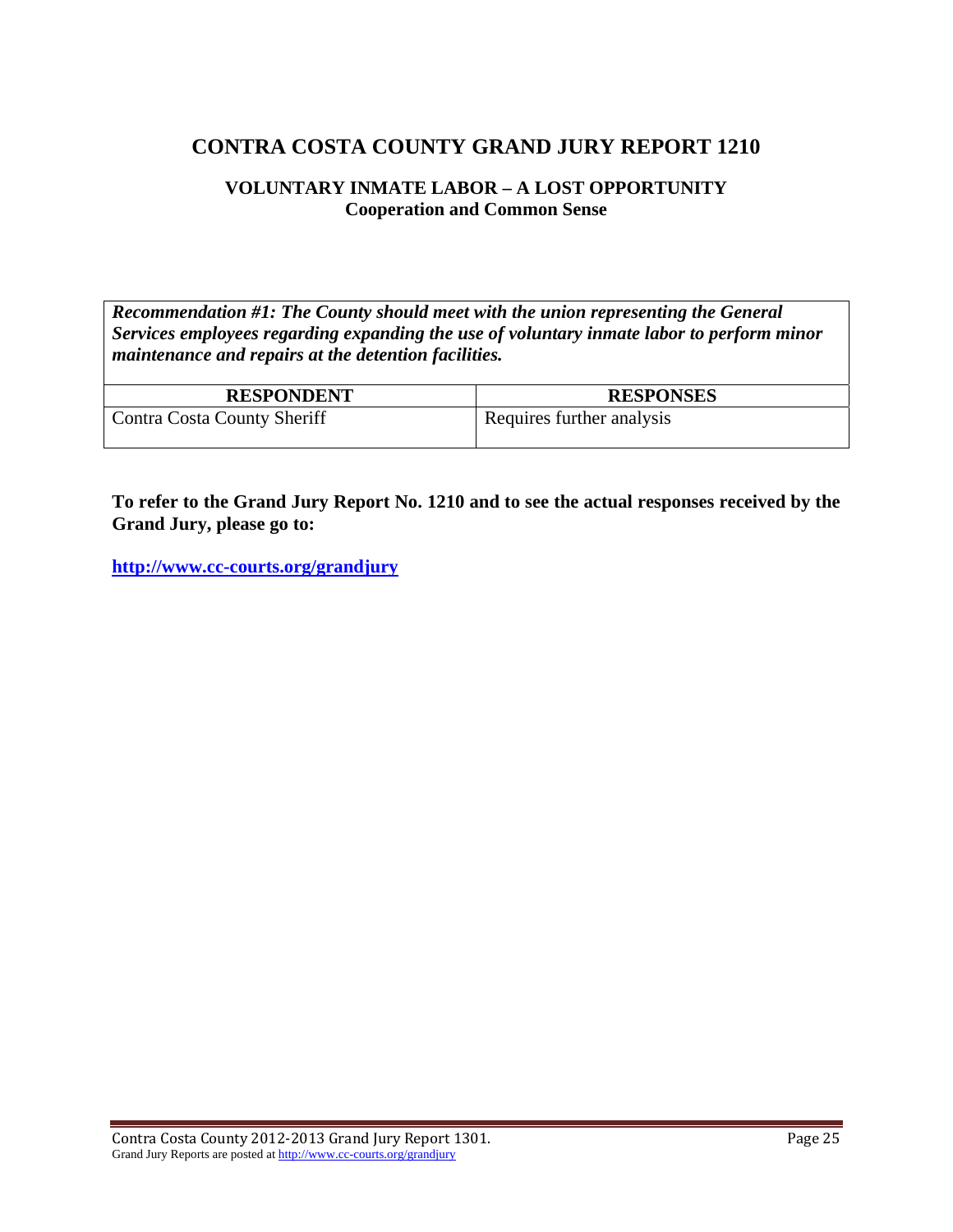## **CONTRA COSTA COUNTY FIRE PROTECTION AND EMERGENCY RESPONSE SERVICES**

#### **Leveraging Combined Strengths to Address Individual Weaknesses**

*Recommendation #1: Any proposed parcel tax by any fire agency seeking immediate relief for current deficit issues should include a "sunset clause" limiting duration.* 

| <b>RESPONDENT</b>                                   | <b>RESPONSES</b>                                               |
|-----------------------------------------------------|----------------------------------------------------------------|
| San Ramon Fire District                             | Not applicable. The District has not analyzed                  |
|                                                     | or planned for any parcel tax.                                 |
| <b>Contra Costa County Fire Protection District</b> | Has been implemented.                                          |
| Crockett-Carquinez Fire Protection District         | Not applicable. No parcel tax is anticipated.                  |
| <b>East Contra Costa Fire Protection District</b>   | Has been implemented.                                          |
| <b>Kensington Fire Protection District</b>          | Not applicable. No new parcel tax is being<br>considered.      |
|                                                     |                                                                |
| Moraga-Orinda Fire District                         | Agrees with the recommendation.                                |
| Rodeo-Hercules Fire Protection District             | Not applicable. No parcel tax currently being                  |
|                                                     | considered.                                                    |
| City of El Cerrito Fire Department                  | Has been implemented.                                          |
| <b>City of Pinole Fire Department</b>               | City agrees with this recommendation.                          |
| City of Richmond Fire Department                    | Not applicable. No plans to pursue a parcel tax<br>initiative. |
|                                                     |                                                                |

*Recommendation #2: : Any proposed parcel tax by any fire agency seeking immediate relief for current deficit issues should include a commitment to promptly undertake identification and evaluation of alternative service delivery models.* 

| <b>RESPONDENT</b>                                   | <b>RESPONSES</b>                              |
|-----------------------------------------------------|-----------------------------------------------|
| San Ramon Fire District                             | Not applicable.                               |
| <b>Contra Costa County Fire Protection District</b> | Has been implemented.                         |
| <b>Crockett-Carquinez Fire Protection District</b>  | Not applicable. No parcel tax is anticipated. |

Contra Costa County 2012‐2013 Grand Jury Report 1301. Page 26 Grand Jury Reports are posted at http://www.cc-courts.org/grandjury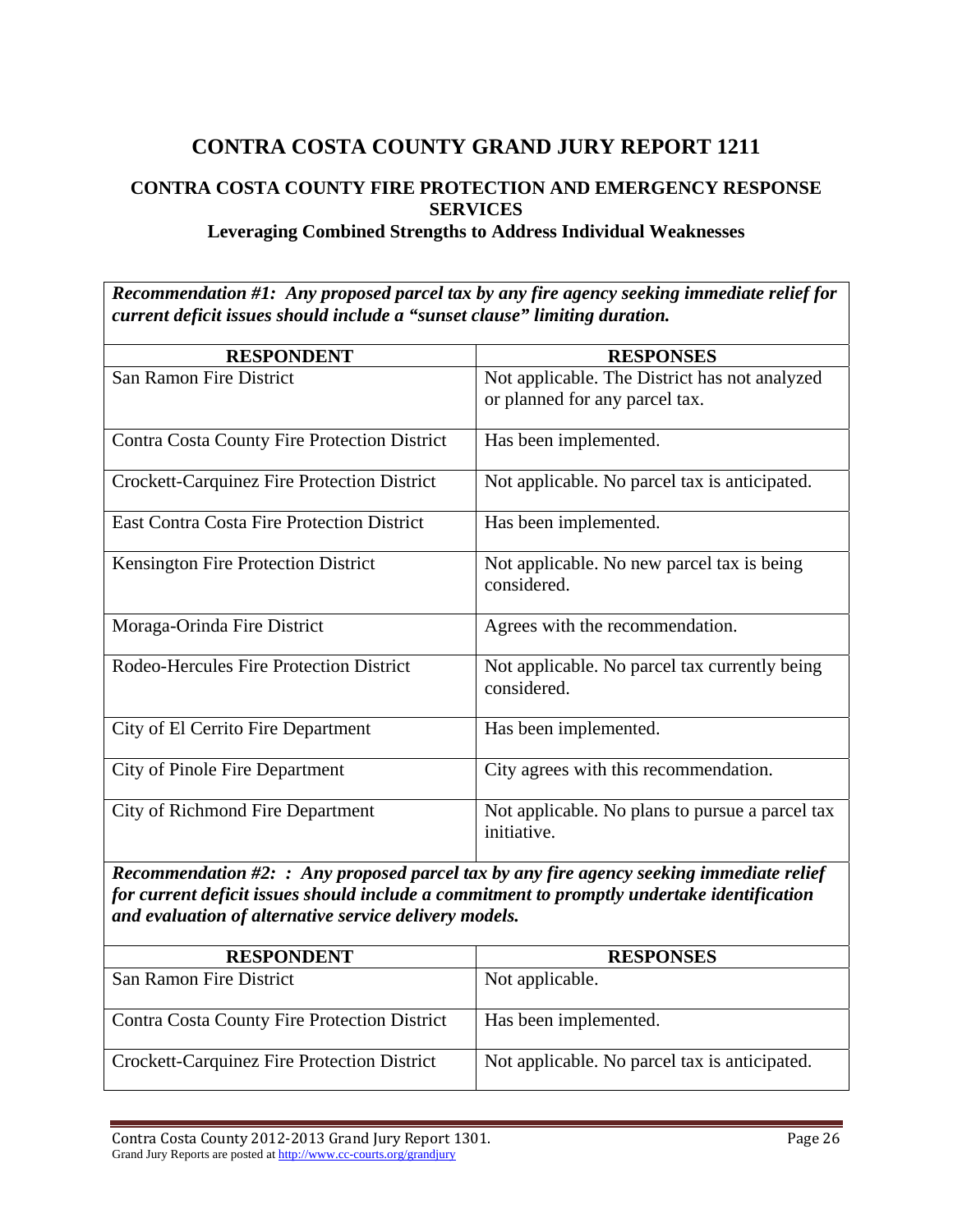| <b>East Contra Costa Fire Protection District</b> | Has been implemented.                                        |
|---------------------------------------------------|--------------------------------------------------------------|
| Kensington Fire Protection District               | Has been implemented.                                        |
| Moraga-Orinda Fire District                       | Agrees with the recommendation.                              |
| Rodeo-Hercules Fire Protection District           | Not applicable. No parcel tax currently being<br>considered. |
| City of El Cerrito Fire Department                | Has been implemented.                                        |
| City of Pinole Fire Department                    | City agrees with this recommendation.                        |
| City of Richmond Fire Department                  | Not applicable.                                              |

*Recommendation #3: All fire agencies and the County should conduct, on an individual agency and county-wide basis, evaluations of alternative service models utilizing independent consultants with a history of analyzing fire agency challenges.* 

| <b>RESPONDENT</b>                                   | <b>RESPONSES</b>                                                |
|-----------------------------------------------------|-----------------------------------------------------------------|
| <b>Contra Costa County LAFCO</b>                    | Requires further analysis.                                      |
| San Ramon Fire District                             | Requires further analysis.                                      |
| <b>Contra Costa County Fire Protection District</b> | Requires further analysis. Evaluation will<br>require 6 months. |
| <b>Crockett-Carquinez Fire Protection District</b>  | Will be implemented.                                            |
| <b>East Contra Costa Fire Protection District</b>   | Has been implemented.                                           |
| Kensington Fire Protection District                 | Needs further evaluation.                                       |
| Moraga-Orinda Fire District                         | Has been implemented.                                           |
| Rodeo-Hercules Fire Protection District             | Requires further analysis.                                      |
| City of El Cerrito Fire Department                  | Has been considered and needs further<br>analysis.              |
| City of Pinole Fire Department                      | City agrees with this recommendation.                           |
| <b>City of Richmond Fire Department</b>             | Requires further analysis.                                      |

Contra Costa County 2012-2013 Grand Jury Report 1301. Page 27 Grand Jury Reports are posted at http://www.cc-courts.org/grandjury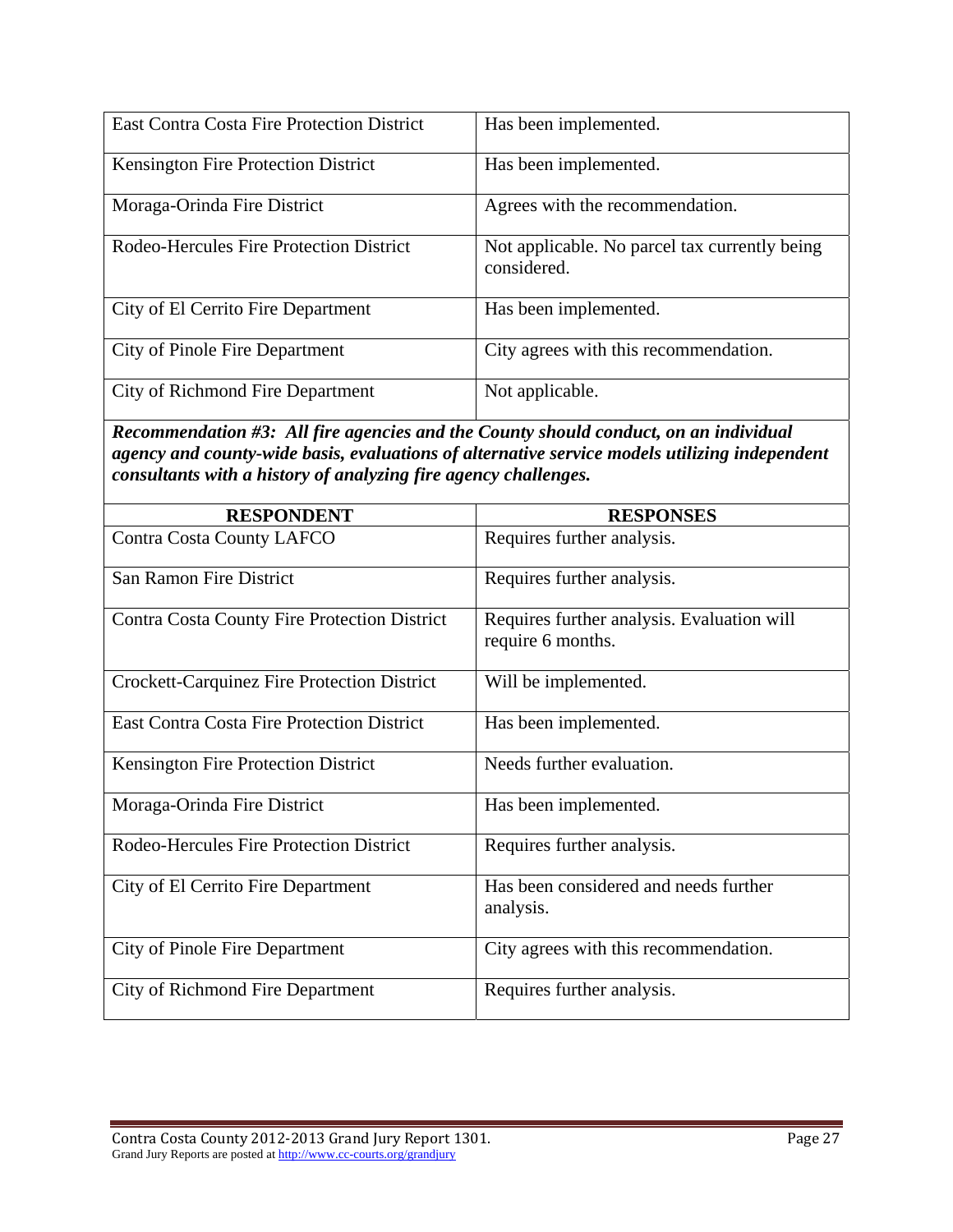*Recommendation #4: Fire agencies, LAFCO, and the County should find ways to cooperate with one another in the evaluation and adoption of alternative service delivery models.* 

| <b>RESPONDENT</b>                                   | <b>RESPONSES</b>                                                  |
|-----------------------------------------------------|-------------------------------------------------------------------|
| <b>Contra Costa County LAFCO</b>                    | Has been implemented.                                             |
| <b>San Ramon Fire District</b>                      | Requires further analysis.                                        |
| <b>Contra Costa County Fire Protection District</b> | Requires further analysis. Evaluation would<br>require 6 months.  |
| <b>Crockett-Carquinez Fire Protection District</b>  | Will be implemented when directed by the<br>Board of Supervisors. |
| <b>East Contra Costa Fire Protection District</b>   | Has been implemented.                                             |
| Kensington Fire Protection District                 | Needs further evaluation.                                         |
| Moraga-Orinda Fire District                         | Will not be implemented.                                          |
| Rodeo-Hercules Fire Protection District             | Will be implemented within the next 6 months.                     |
| City of El Cerrito Fire Department                  | Has been considered and needs further<br>evaluation.              |
| City of Pinole Fire Department                      | City agrees with this recommendation.                             |
| City of Richmond Fire Department                    | Has been implemented.                                             |

**To refer to the Grand Jury Report No. 1211 and to see the actual responses received by the Grand Jury, please go to:**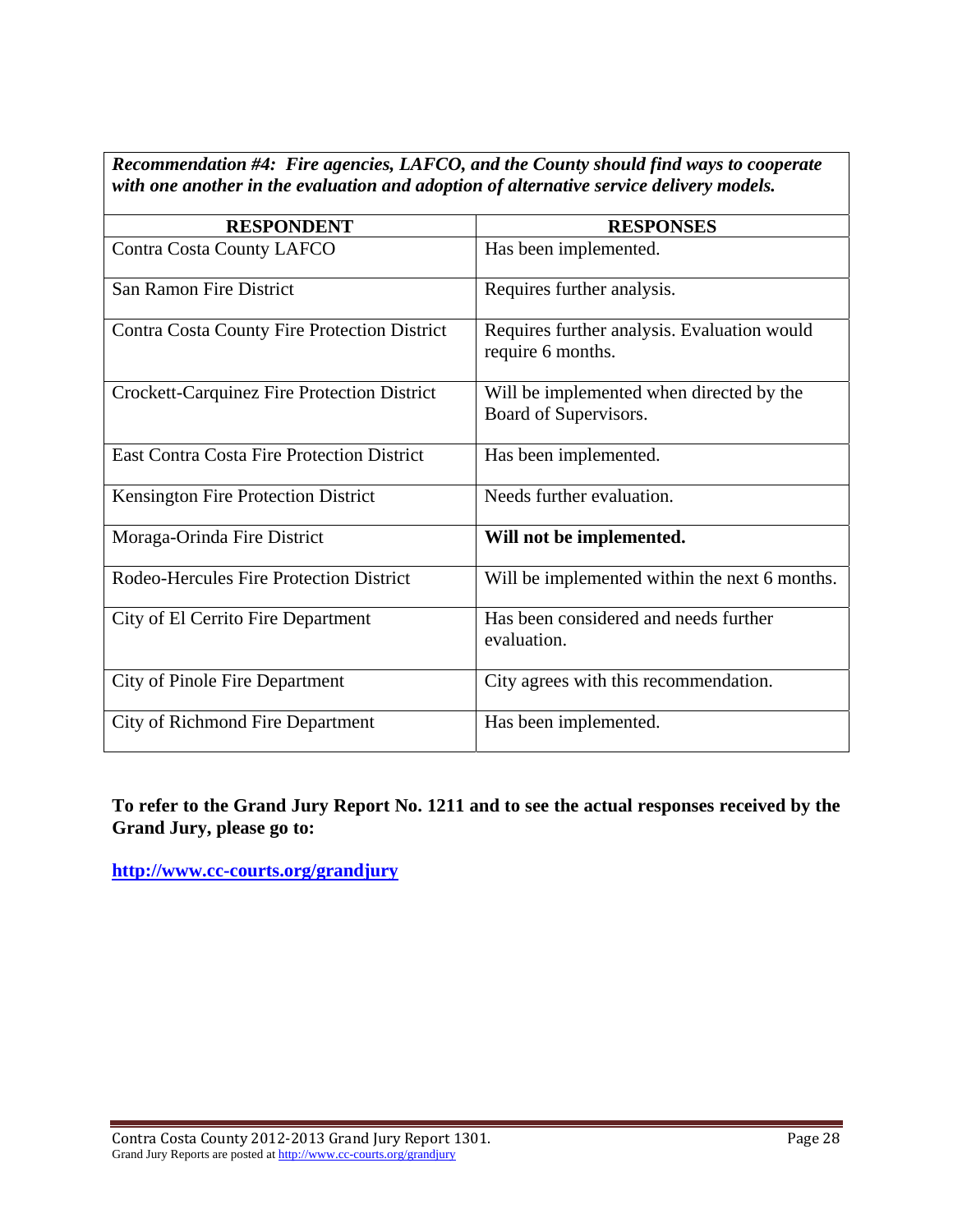#### **HELP FOR THE HOMELESS**

*Recommendation #1: The Board of Supervisors should consider exploring the development of additional shelter services for homeless youth and transitional housing for individuals leaving foster care.* 

| <b>RESPONDENT</b>    | <b>RESPONSES</b>                                    |
|----------------------|-----------------------------------------------------|
| Board of Supervisors | Will not be implemented as it is not<br>reasonable. |

*Recommendation #2: The County should develop educational outreach beyond the information included on the County's website to strengthen public awareness of homeless.* 

| <b>RESPONDENT</b>           | <b>RESPONSES</b>      |
|-----------------------------|-----------------------|
| <b>Board of Supervisors</b> | Has been implemented. |

*Recommendation #3: The County should consider incorporating data from the Homeless Management Information System to create a performance planning, measurement and reporting system that can be used for internal decision-making and for communicating results and progress achieved to its stakeholders.* 

| <b>RESPONDENT</b>           | <b>RESPONSES</b>     |
|-----------------------------|----------------------|
| <b>Board of Supervisors</b> | Has been implemented |

*Recommendation #4: The County should consider recording its priorities in serving the homeless population in order to address the increasing number of homeless families with children.* 

| <b>RESPONDENT</b>    | <b>RESPONSES</b>                                   |
|----------------------|----------------------------------------------------|
| Board of Supervisors | Will not be implemented as it is not<br>warranted. |

**To refer to the Grand Jury Report No. 1212 and to see the actual responses received by the Grand Jury, please go to:** 

Contra Costa County 2012‐2013 Grand Jury Report 1301. Page 29 Grand Jury Reports are posted at http://www.cc-courts.org/grandjury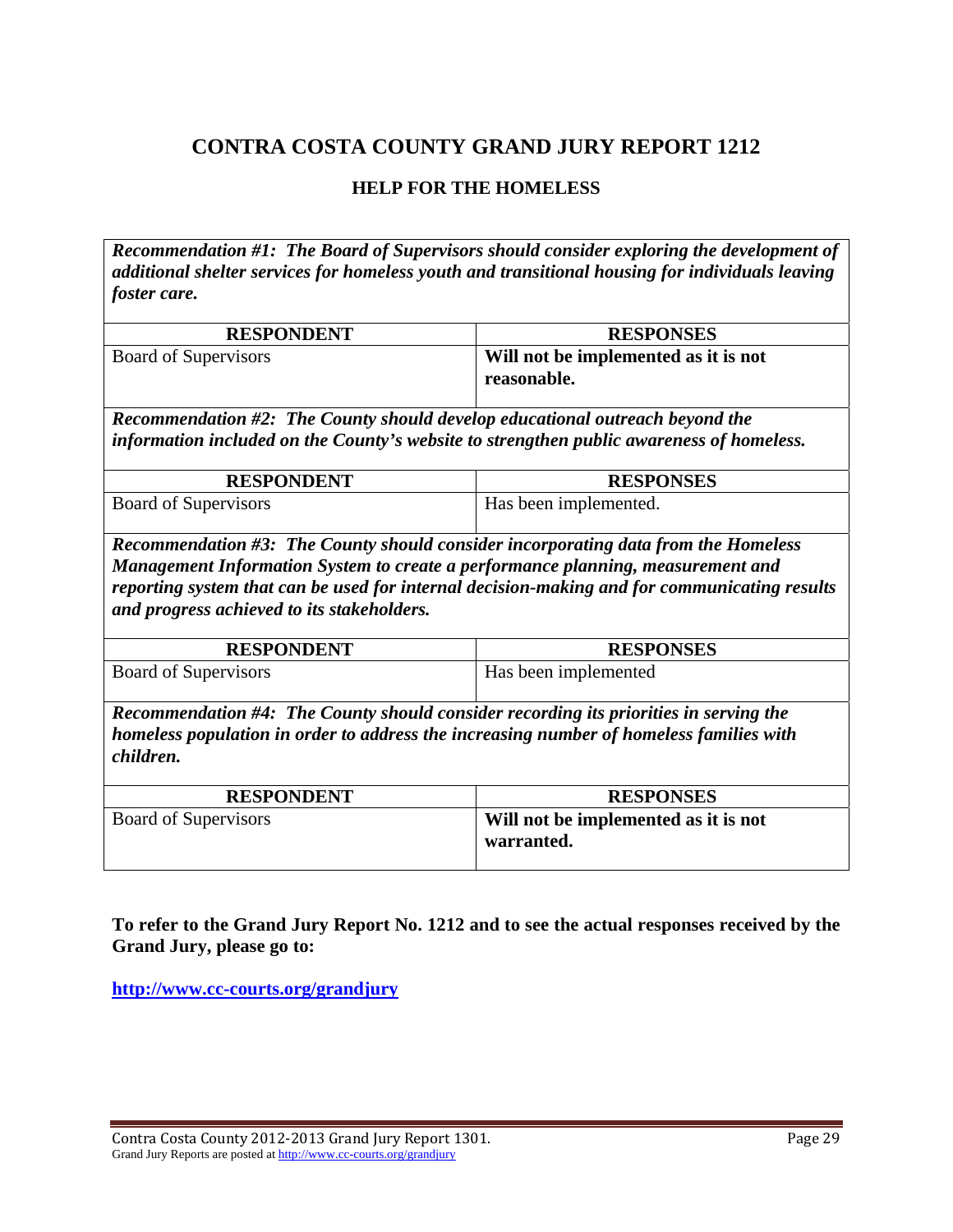## **FINANCIAL TRANSPARENCY WITH MEANING "So Far, so good … or maybe not"**

*Recommendation #1: The city should provide its city council and residents with a budget to actual comparison and the status of unrestricted reserves on a quarterly basis.* 

| <b>RESPONDENT</b>       | <b>RESPONSES</b>           |
|-------------------------|----------------------------|
| City of Antioch         | Has been implemented.      |
| City of Brentwood       | Has been implemented.      |
| City of Clayton         | Will not be implemented.   |
| City of Concord         | Will not be implemented.   |
| Town of Danville        | Will not be implemented.   |
| City of El Cerrito      | Will be implemented.       |
| City of Hercules        | Will be implemented.       |
| City of Lafayette       | Requires further analysis. |
| <b>City of Martinez</b> | Has been implemented.      |
| Town of Moraga          | Has been implemented.      |
| City of Oakley          | Will not be implemented.   |
| City of Orinda          | Has been implemented.      |
| City of Pinole          | Has been implemented.      |
| City of Pleasant Hill   | Will be implemented.       |
| City of Pittsburg       | Will not be implemented.   |
| City of Richmond        | Will not be implemented.   |
| City of San Pablo       | Has been implemented.      |

Contra Costa County 2012-2013 Grand Jury Report 1301. 
Bage 30 Grand Jury Reports are posted at http://www.cc-courts.org/grandjury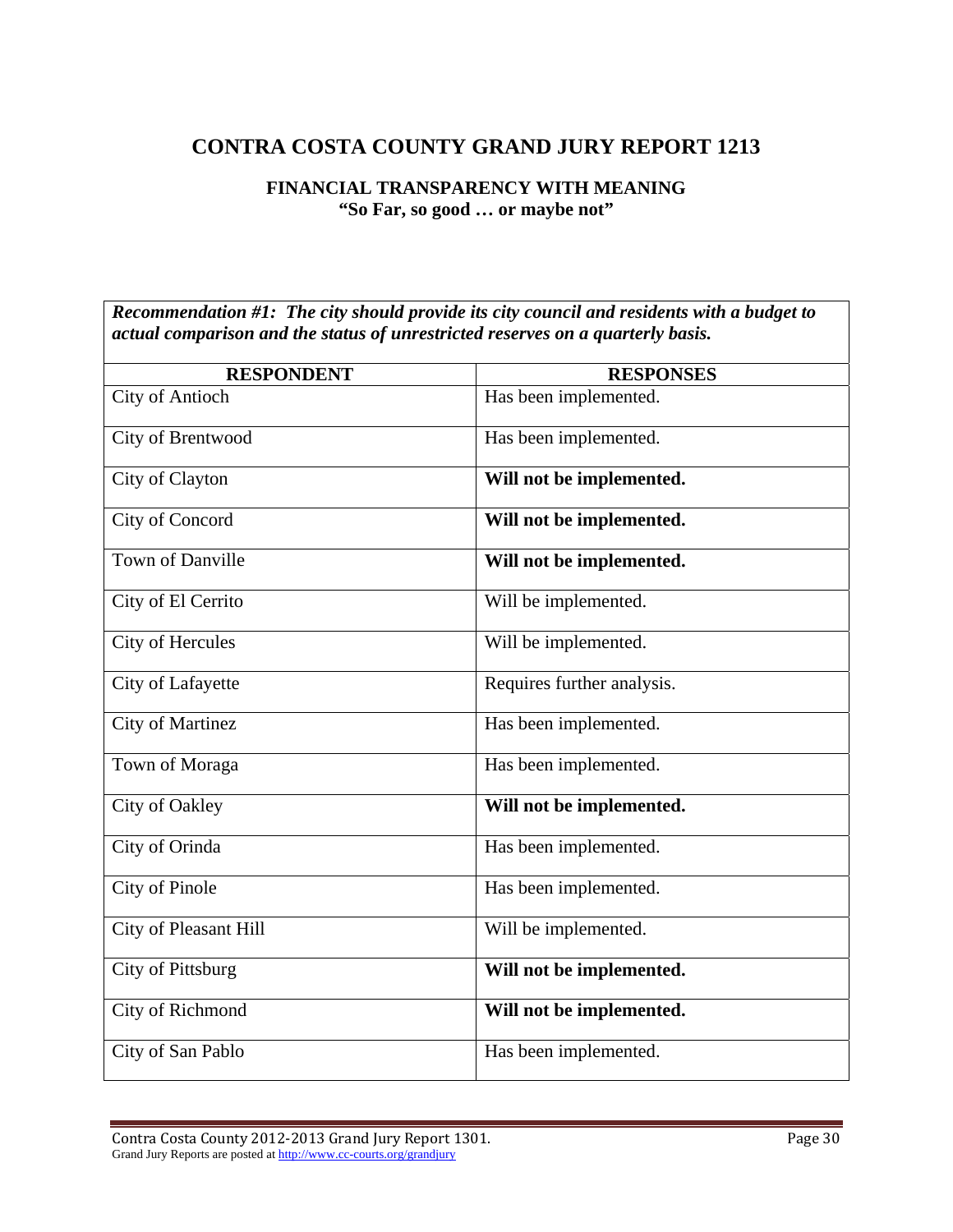| City of San Ramon                                                                                                                                                                                                                                                  | Will not be implemented.   |  |
|--------------------------------------------------------------------------------------------------------------------------------------------------------------------------------------------------------------------------------------------------------------------|----------------------------|--|
| City of Walnut Creek                                                                                                                                                                                                                                               | Has been implemented.      |  |
| Recommendation #2: To increase financial transparency, the city should consider disclosing<br>to the public the following key indicators of financial health: days cash available, working<br>capital and ratio of retirement obligations to general fund revenue. |                            |  |
| <b>RESPONDENT</b>                                                                                                                                                                                                                                                  | <b>RESPONSES</b>           |  |
| <b>City of Antioch</b>                                                                                                                                                                                                                                             | Will be implemented.       |  |
| City of Brentwood                                                                                                                                                                                                                                                  | Will be implemented.       |  |
| City of Clayton                                                                                                                                                                                                                                                    | Will be implemented.       |  |
| City of Concord                                                                                                                                                                                                                                                    | Has been implemented.      |  |
| <b>Town of Danville</b>                                                                                                                                                                                                                                            | Will be implemented.       |  |
| City of El Cerrito                                                                                                                                                                                                                                                 | Requires further analysis  |  |
| City of Hercules                                                                                                                                                                                                                                                   | Will be implemented.       |  |
| City of Lafayette                                                                                                                                                                                                                                                  | Will be implemented.       |  |
| <b>City of Martinez</b>                                                                                                                                                                                                                                            | Requires further analysis. |  |
| Town of Moraga                                                                                                                                                                                                                                                     | Has been implemented.      |  |
| City of Oakley                                                                                                                                                                                                                                                     | Will not be implemented.   |  |
| City of Orinda                                                                                                                                                                                                                                                     | Has been implemented.      |  |
| City of Pinole                                                                                                                                                                                                                                                     | Will be implemented.       |  |
| City of Pleasant Hill                                                                                                                                                                                                                                              | Will be implemented.       |  |
| City of Pittsburg                                                                                                                                                                                                                                                  | Has been implemented.      |  |
| City of Richmond                                                                                                                                                                                                                                                   | Has been implemented.      |  |
| City of San Pablo                                                                                                                                                                                                                                                  | Will be implemented.       |  |
| City of San Ramon                                                                                                                                                                                                                                                  | Requires further analysis. |  |
| <b>City of Walnut Creek</b>                                                                                                                                                                                                                                        | Will not be implemented.   |  |

Contra Costa County 2012‐2013 Grand Jury Report 1301. Page 31 Grand Jury Reports are posted at http://www.cc-courts.org/grandjury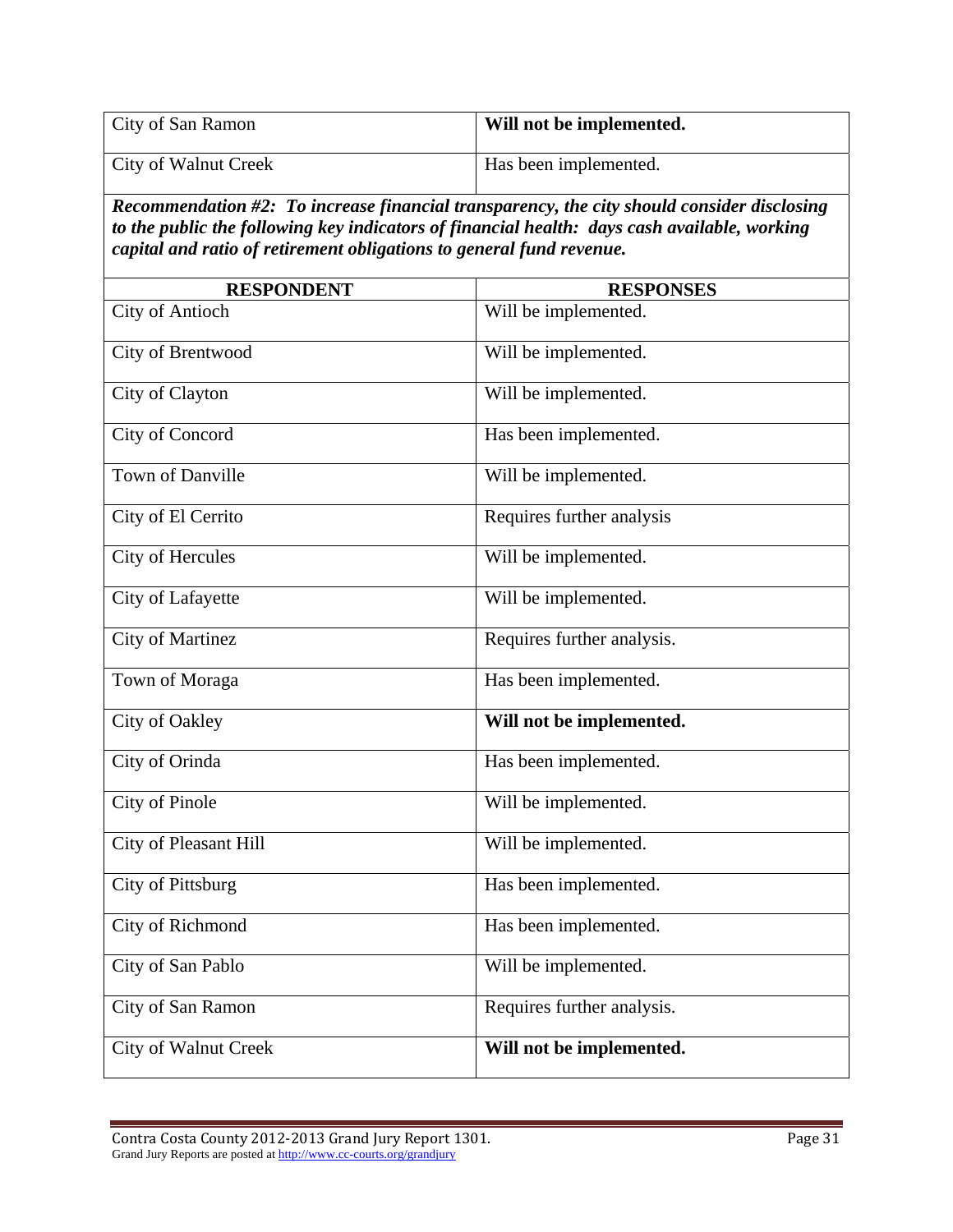*Recommendation #3: The city should consider having a reserve policy that addresses recommended minimum unrestricted reserve levels, the processes for drawing down reserves, and the process for replacing reserves when they are below the recommended level.* 

| <b>RESPONDENT</b>           | <b>RESPONSES</b>      |
|-----------------------------|-----------------------|
| <b>City of Antioch</b>      | Has been implemented. |
| City of Brentwood           | Has been implemented. |
| City of Clayton             | Has been implemented. |
| City of Concord             | Has been implemented. |
| Town of Danville            | Has been implemented. |
| City of El Cerrito          | Has been implemented. |
| City of Hercules            | Will be implemented.  |
| City of Lafayette           | Will be implemented.  |
| <b>City of Martinez</b>     | Has been implemented. |
| Town of Moraga              | Has been implemented. |
| City of Oakley              | Will be implemented.  |
| City of Orinda              | Has been implemented. |
| <b>City of Pinole</b>       | Will be implemented.  |
| City of Pleasant Hill       | Will be implemented.  |
| City of Pittsburg           | Has been implemented. |
| City of Richmond            | Has been implemented. |
| City of San Pablo           | Has been implemented. |
| City of San Ramon           | Has been implemented. |
| <b>City of Walnut Creek</b> | Has been implemented. |
|                             |                       |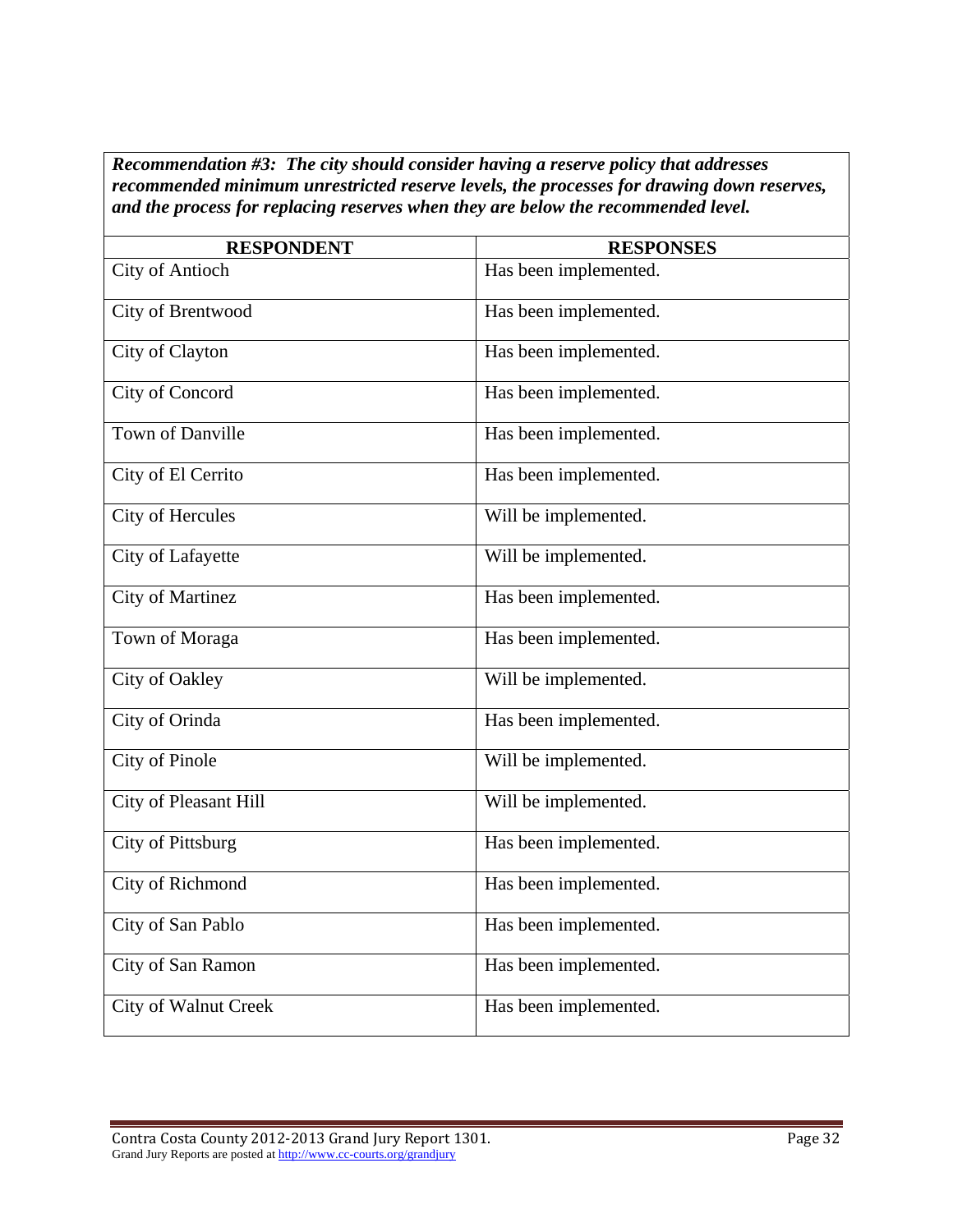| <b>RESPONDENT</b>       | <b>RESPONSES</b>           |
|-------------------------|----------------------------|
| <b>City of Antioch</b>  | Has been implemented.      |
| City of Brentwood       | Will be implemented.       |
| City of Clayton         | Has been implemented.      |
| City of Concord         | Has been implemented.      |
| <b>Town of Danville</b> | Will be implemented.       |
| City of El Cerrito      | Requires further analysis. |
| <b>City of Hercules</b> | Will be implemented.       |
| City of Lafayette       | Will be implemented.       |
| <b>City of Martinez</b> | Has been implemented.      |
| Town of Moraga          | Has been implemented.      |
| City of Oakley          | Requires further analysis. |
| City of Orinda          | Requires further analysis. |
| City of Pinole          | Requires further analysis. |
| City of Pleasant Hill   | Will be implemented.       |
| City of Pittsburg       | Will not be implemented.   |
| City of Richmond        | Has been implemented.      |
| City of San Pablo       | Has been implemented.      |
| City of San Ramon       | Will be implemented.       |
| City of Walnut Creek    | Will be implemented.       |

*Recommendation #4: The city should consider adjusting its reporting process to include additional indicators of fiscal health in an easily accessible and understandable format.*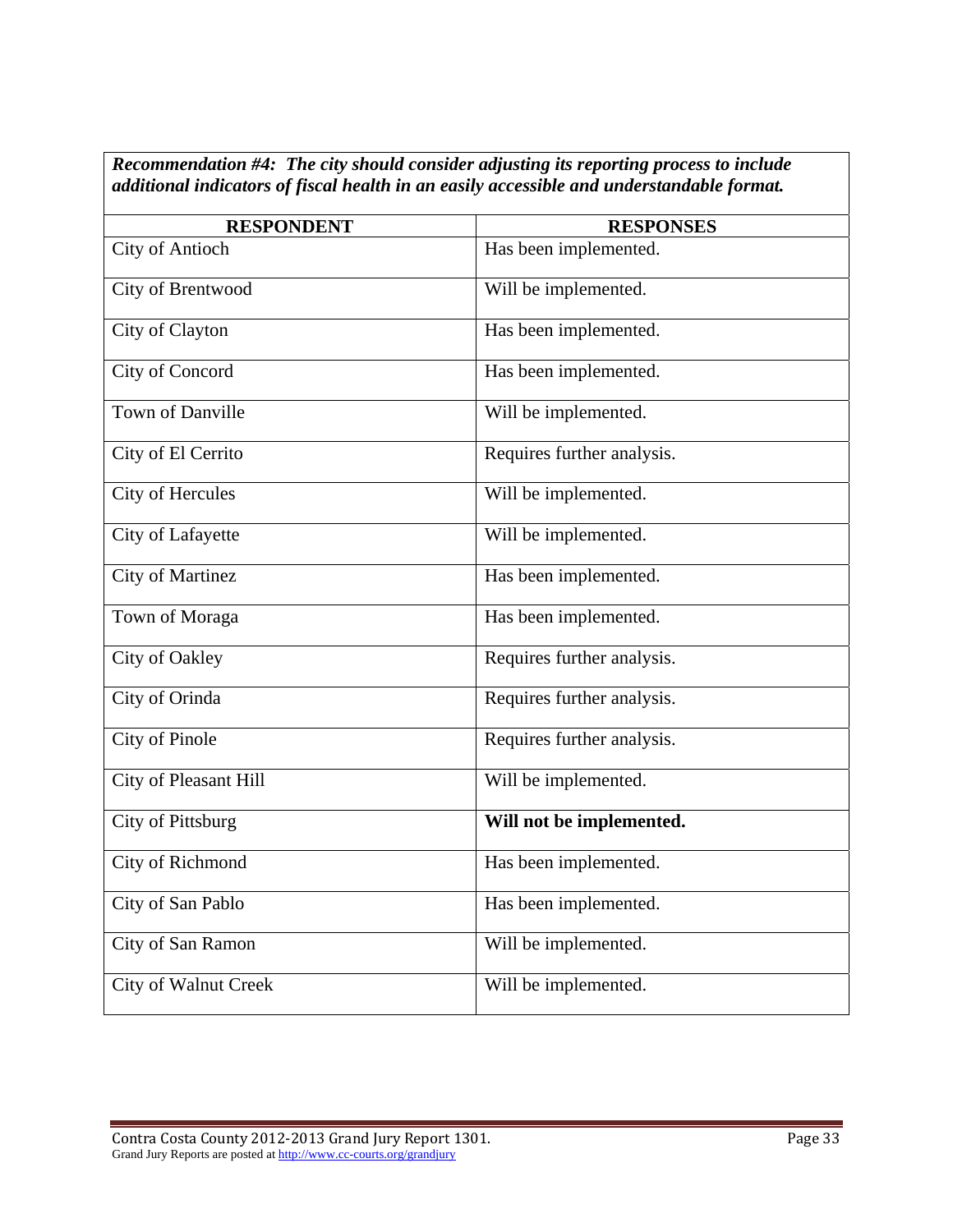*Recommendation #5: The city should consider creating a dashboard of fiscal health indicators on its website.* 

| <b>RESPONDENT</b>           | <b>RESPONSES</b>           |
|-----------------------------|----------------------------|
| <b>City of Antioch</b>      | Will not be implemented.   |
| City of Brentwood           | Will be implemented.       |
| City of Clayton             | Will not be implemented.   |
| City of Concord             | Requires further analysis. |
| <b>Town of Danville</b>     | Will be implemented.       |
| City of El Cerrito          | Requires further analysis. |
| City of Hercules            | Will be implemented.       |
| City of Lafayette           | Will be implemented.       |
| <b>City of Martinez</b>     | Will not be implemented.   |
| Town of Moraga              | Will not be implemented.   |
| City of Oakley              | Will be implemented.       |
| City of Orinda              | Requires further analysis. |
| <b>City of Pinole</b>       | Will be implemented.       |
| City of Pleasant Hill       | Requires further analysis. |
| City of Pittsburg           | Will not be implemented.   |
| City of Richmond            | Has been implemented.      |
| City of San Pablo           | Will be implemented.       |
| City of San Ramon           | Will be implemented.       |
| <b>City of Walnut Creek</b> | Will be implemented.       |

## **To refer to the Grand Jury Report No. 1213 and to see the actual responses received by the Grand Jury, please go to:**

Contra Costa County 2012-2013 Grand Jury Report 1301. Page 34 Grand Jury Reports are posted at http://www.cc-courts.org/grandjury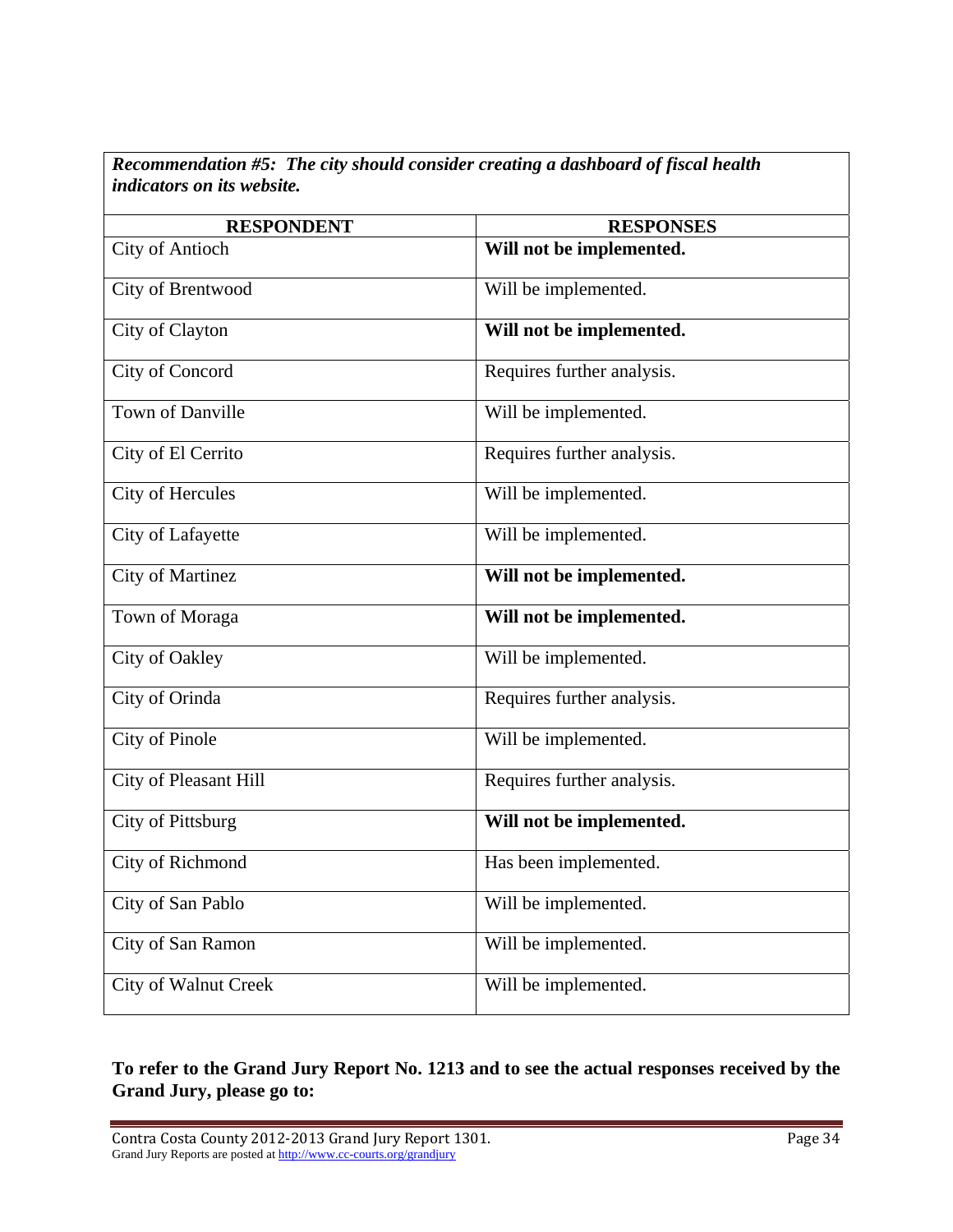**<http://www.cc-courts.org/grandjury>**

## **CONTRA COSTA COUNTY GRAND JURY REPORT 1214**

#### **EMPLOYEE EVALUATION AND RECOGNITION Time to Stop Talking and Take Action**

*Recommendation #1: The Board of Supervisors should take all steps necessary to ensure that County employees are receiving annual performance reviews, per current policy.* 

| <b>RESPONDENT</b>    | <b>RESPONSES</b>      |
|----------------------|-----------------------|
| Board of Supervisors | Has been implemented. |

*Recommendation #2: The Board of Supervisors should direct that these reviews be based upon the five key processes identified in the State's Employee Performance Management Cycle.* 

| <b>RESPONDENT</b>           | <b>RESPONSES</b>      |
|-----------------------------|-----------------------|
| <b>Board of Supervisors</b> | Has been implemented. |

*Recommendation #3: The Board of Supervisors should assign responsibility for tracking annual performance reviews.* 

| <b>RESPONDENT</b>    | <b>RESPONSES</b>     |
|----------------------|----------------------|
| Board of Supervisors | Has been implemented |

**To refer to the Grand Jury Report No. 1214 and to see the actual responses received by the Grand Jury, please go to:**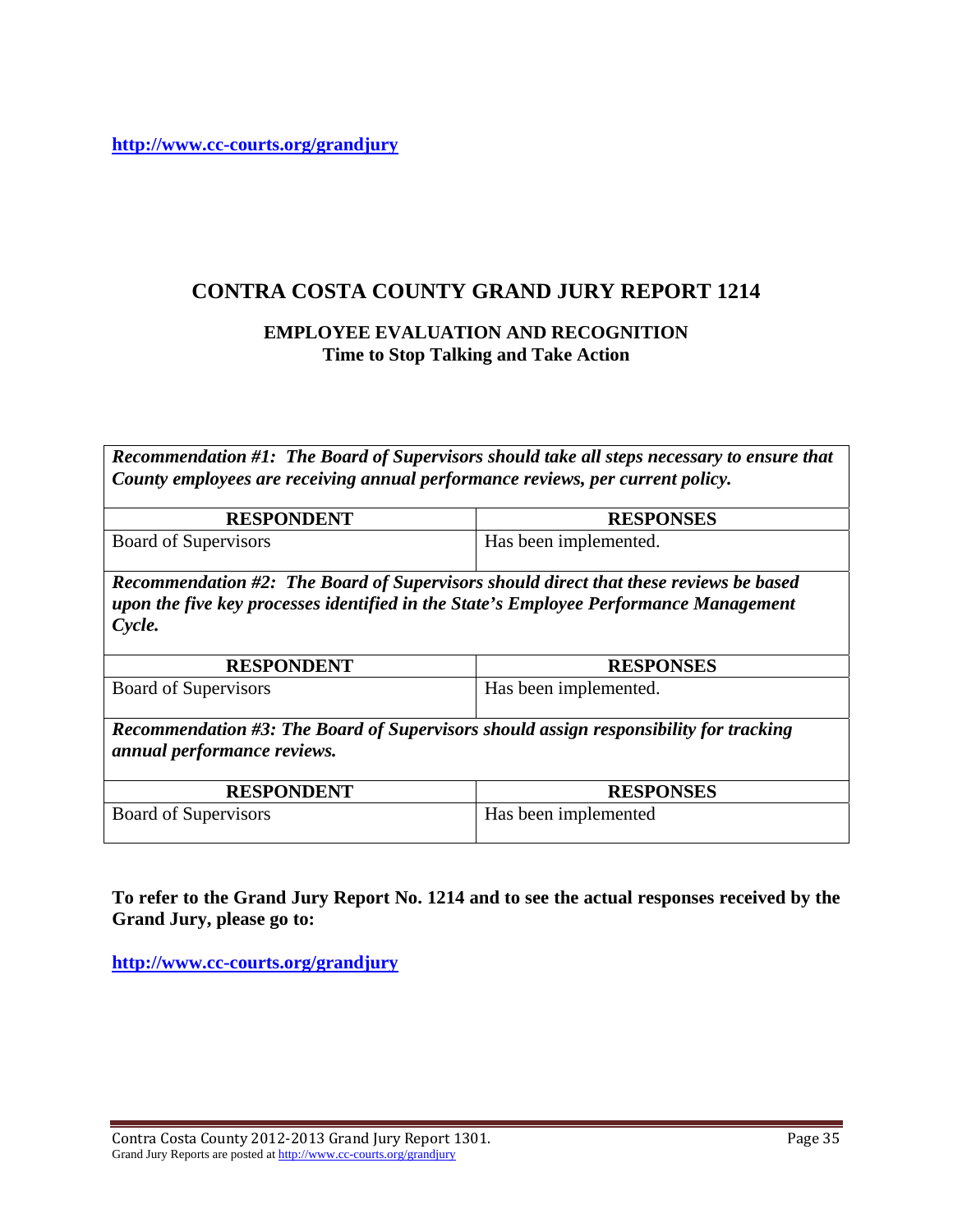#### **HELP WANTED – APPOINTED BODIES The County Wants You!**

*Recommendation #1: The County should identify funds within the current budget to create a basic website template for its appointed bodies.* 

| <b>RESPONDENT</b>                                                                                                                                                                                                                              | <b>RESPONSES</b>      |  |
|------------------------------------------------------------------------------------------------------------------------------------------------------------------------------------------------------------------------------------------------|-----------------------|--|
| Contra Costa County Board of Supervisors                                                                                                                                                                                                       | Has been implemented. |  |
| Recommendation #2: The County should identify funds to require each appointed body to<br>post its membership, membership requirements, agendas, minutes, annual report, meeting<br>schedule, mission and accomplishments on a single location. |                       |  |
| <b>RESPONDENT</b>                                                                                                                                                                                                                              | <b>RESPONSES</b>      |  |
| Contra Costa County Board of Supervisors                                                                                                                                                                                                       | Has been implemented. |  |
| Recommendation #3: The County should use additional means for recruiting members for<br>appointed bodies, such as town hall meetings and job fairs.                                                                                            |                       |  |
| <b>RESPONDENT</b>                                                                                                                                                                                                                              | <b>RESPONSES</b>      |  |
| Contra Costa County Board of Supervisors                                                                                                                                                                                                       | Has been implemented. |  |

**To refer to the Grand Jury Report No. 1215 and to see the actual responses received by the Grand Jury, please go to:**